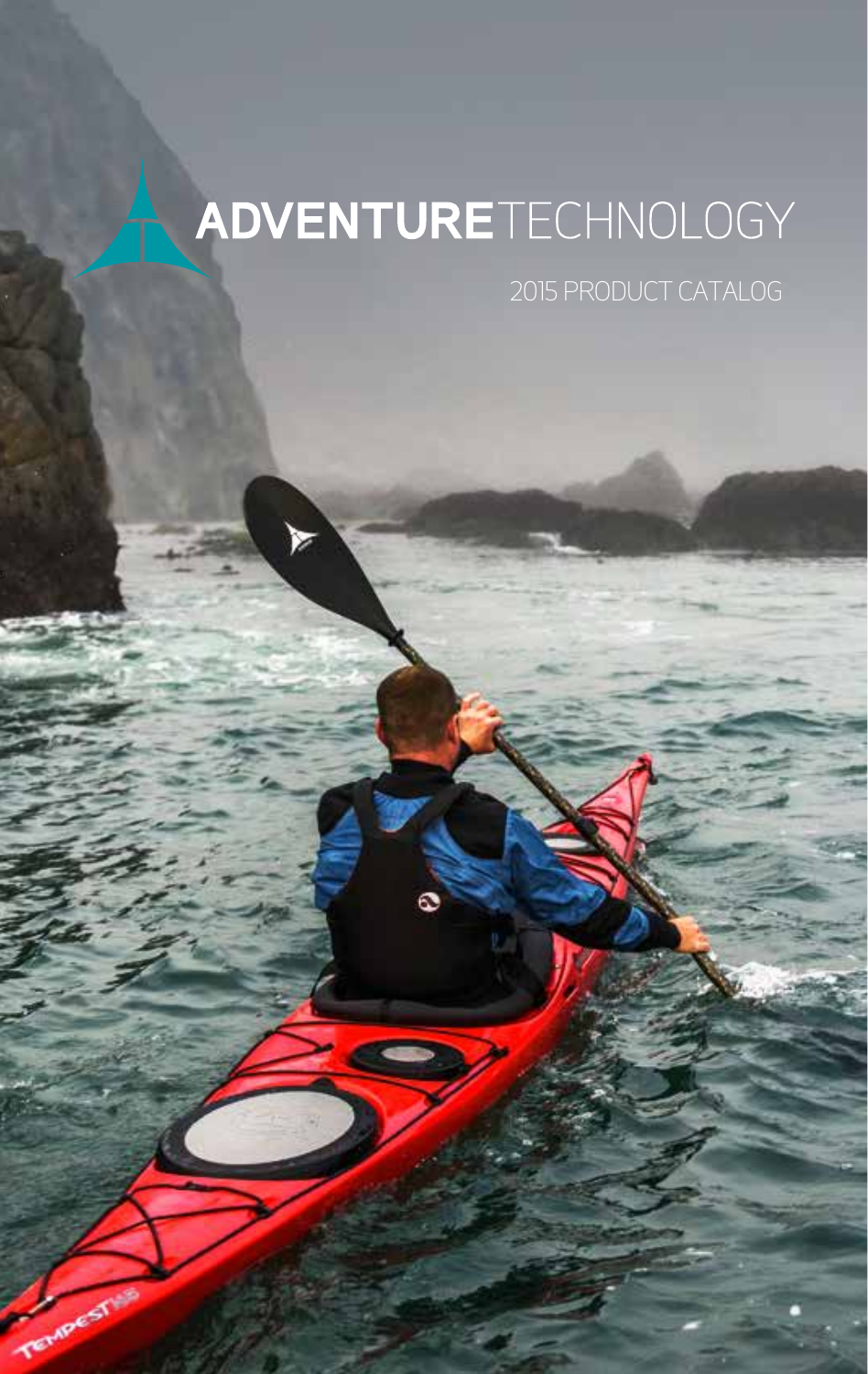# **DURAWEAVETM** WITH INNEGRATM

It's time for a new era of paddling. It's time for a technological advancement that takes whitewater paddles to a whole new level. It's time for a lighter, stronger, more durable, and safer paddle...it's time for a revolution. Introducing AT's new composite material Duraweavewith Innegra.

#### **BLADES MADE WITH DURAWEAVE ARE:**

- Lighter, more buoyant, and have a lower swing weight
- More abrasion resistant and less likely to splinter, crack, or delaminate

#### **SHAFTS MADE WITH DURAWEAVE ARE:**

- Powerful, yet have a natural and forgiving flex
- Stronger and far less likely to break



#### **02** DURAWEAVE WITH INNEGRA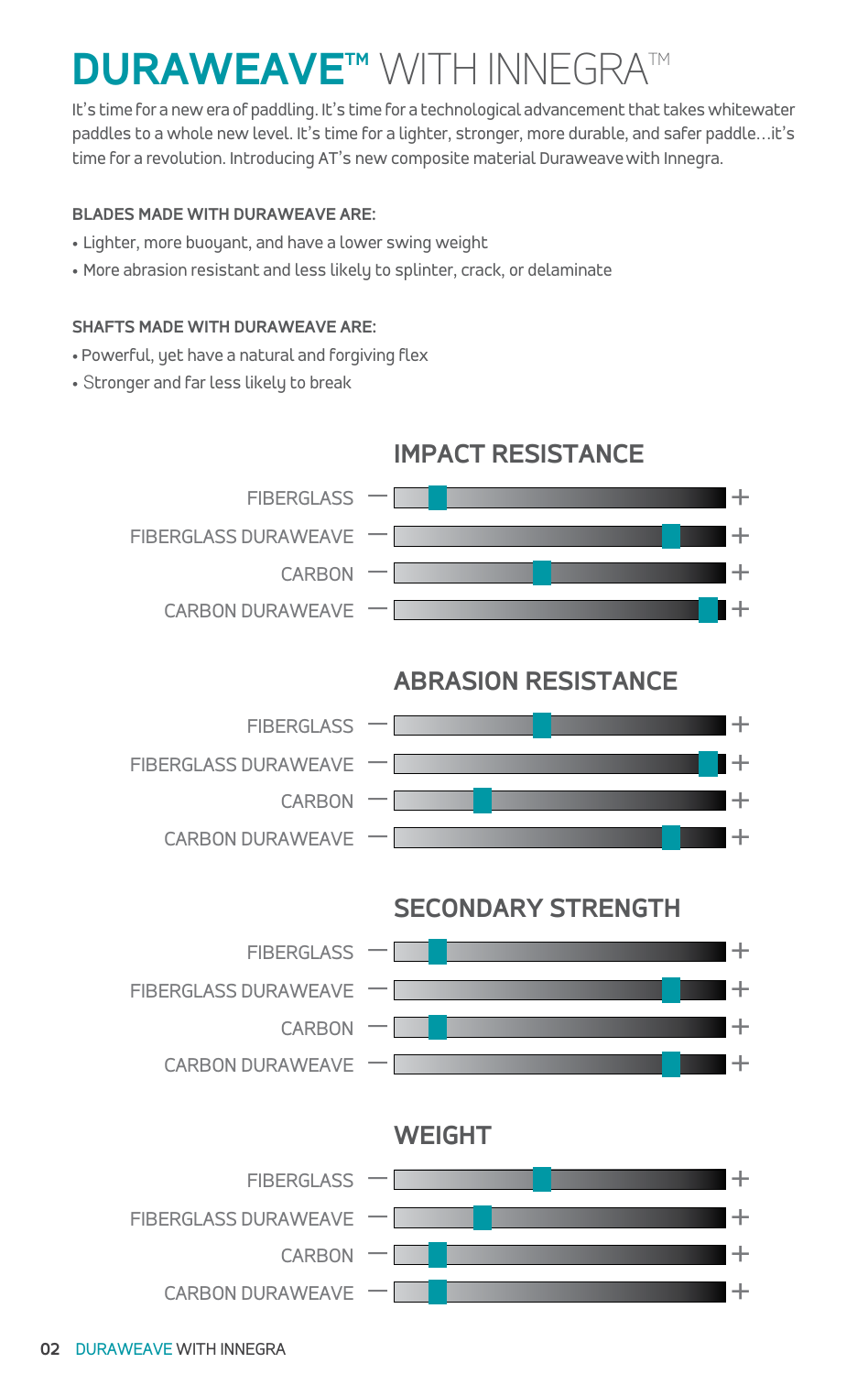### **BLADE TECHNOLOGY**



#### **SECONDARY STRENGTH**

Duraweave construction provides unparalleled secondary strength.

In the event that a shaft does crack, the unique molecular structure of Duraweave prevents cracks from spreading which significantly reduces the likelihood of complete shaft failure.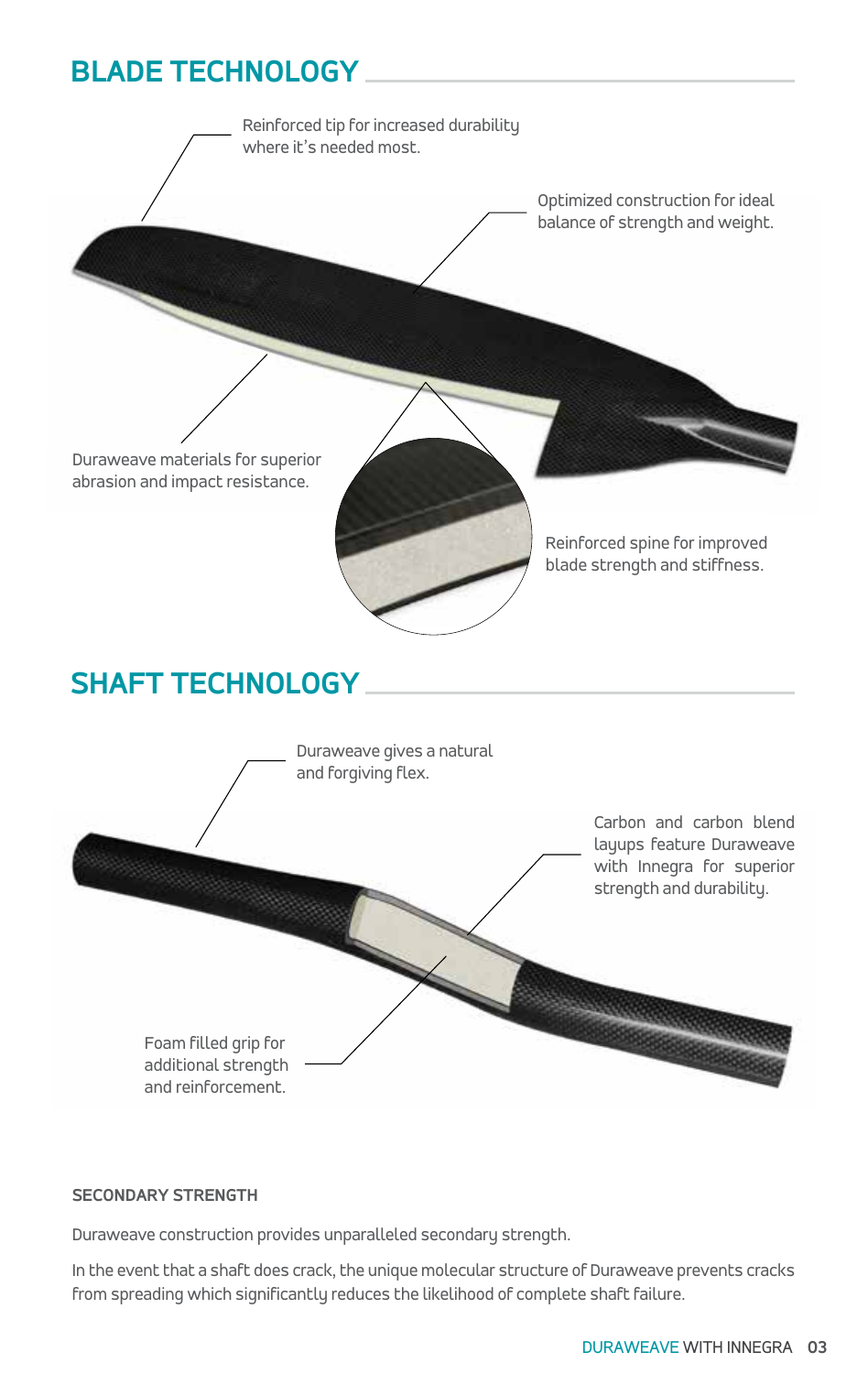# **WHITEWATER** ELITE SERIES

We've combined our best designs, features and technologies to provide superior performance. All Elite Series paddles come standard with light, buoyant foam core blades, durable Dynell blade trim, ergonomic Full Control Grip (FCG) shaft and unibody construction for strength and consistent flex. Our famous braided fiber construction takes ergonomics to the next level by providing shafts with multiple flex patterns allowing you to pick the stiffness or flexibility needed.

## **AT2** SUPERDUTY

Originally an underground legend, it is now available to all who seek the benchmark of excellence in paddles. It was designed with one thing in mind – awesome strength. The braided fiber shaft has extra reinforcement and features a \*LIMITED LIFETIME WARRANTY.



| LENGTH                         | 191, 194, 197, 200; Custom Available                                                                                    |
|--------------------------------|-------------------------------------------------------------------------------------------------------------------------|
| <b>BI ADF</b><br><b>OFFSET</b> | 30-Degree Standard, Custom Available                                                                                    |
| <b>WEIGHT</b>                  | 42 oz / 1191 g                                                                                                          |
| <b>SHAFT</b>                   | Carbon & Aramid Braid: Additional Shaft<br>Reinforcement; Unibody Construction;<br>Full Control Grip; Standard Diameter |
| <b>BLADE</b>                   | Carbon; Foam Core; Dynell Trim; 710 cm <sup>2</sup>                                                                     |

### **AT2** SUPERLIGHT

Full carbon-braided construction provides a seamless and sleek design. Don't be fooled by its pure aesthetics and streamlined design, the AT2 Superlight can stand up to the toughest creeks and the most daunting expeditions.



| <b>LENGTH</b>                  | 191, 194, 197, 200: Custom Available                                  |
|--------------------------------|-----------------------------------------------------------------------|
| <b>BI ADF</b><br><b>OFFSET</b> | 30-Degree Standard, Custom Available                                  |
| <b>WEIGHT</b>                  | 40 oz / 1135 g                                                        |
| <b>SHAFT</b>                   | Carbon; Unibody Construction;<br>Full Control Grip; Standard Diameter |
| <b>BI ADF</b>                  | Carbon; Foam Core; Dynell Trim; 710 cm <sup>2</sup>                   |

### **AT2** STANDARD

The AT2 Standard is often compared to the AT2 Superlight – lightweight, versatile, and durable – but its unique three fiber construction makes it a stiffer alternative. A great choice for kayakers who desire one paddle that can do it all.



| <b>LENGTH</b>                 | 191, 194, 197, 200; Custom Available                                                                 |
|-------------------------------|------------------------------------------------------------------------------------------------------|
| <b>BLADE</b><br><b>OFFSET</b> | 30-Degree Standard, Custom Available                                                                 |
| <b>WEIGHT</b>                 | 43 oz / 1219 g                                                                                       |
| <b>SHAFT</b>                  | Carbon, Aramid, & Fiberglass Braid;<br>Unibody Construction; Full Control Grip;<br>Standard Diameter |
| <b>BI ADF</b>                 | Carbon; Foam Core; Dynell Trim; 710 cm <sup>2</sup>                                                  |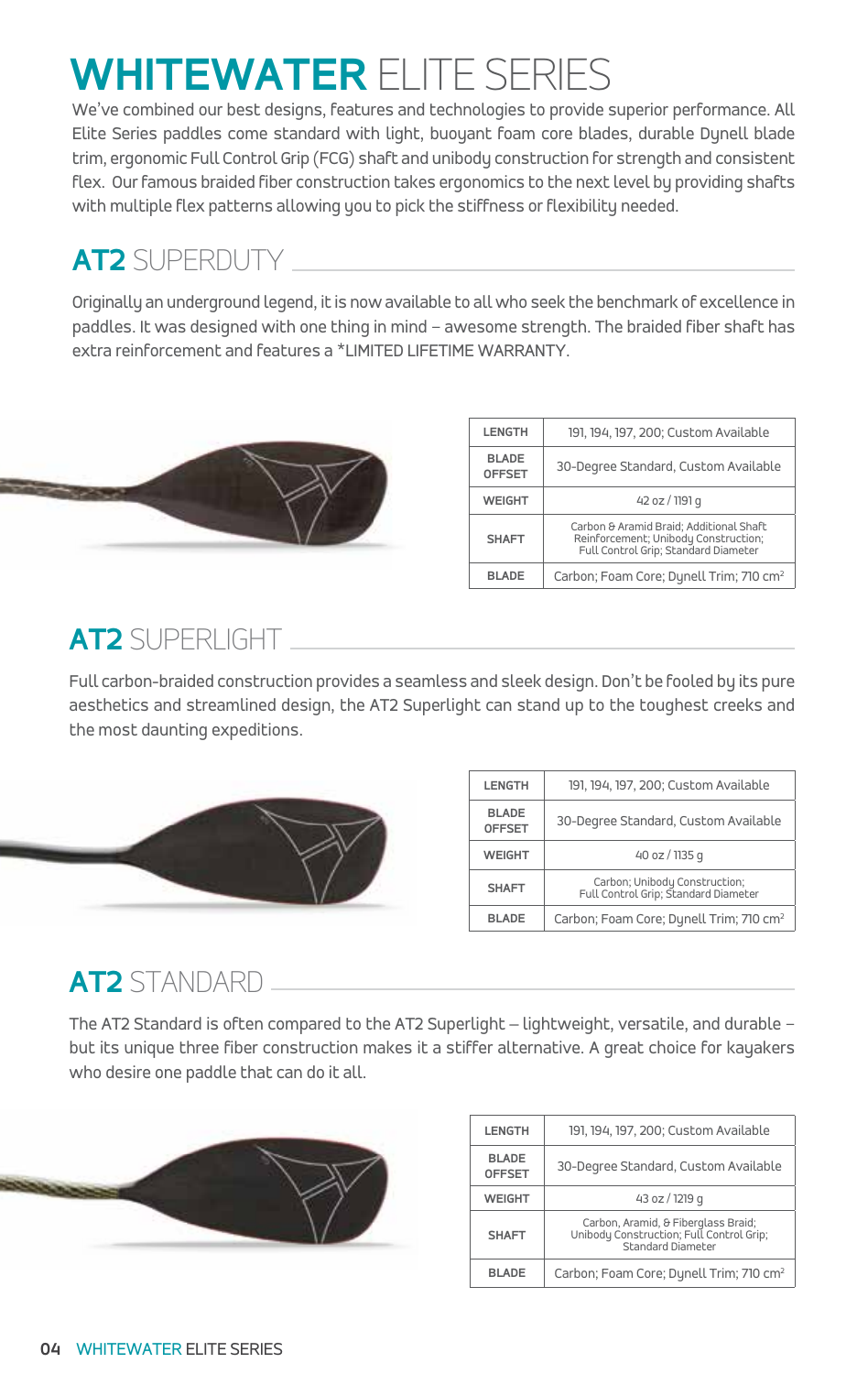

The AT2 Flexi is our most flexible paddle shaft within the Elite Series and most closely resembles the natural feel of a wooden paddle. This design is perfect for those who seek high performance but also need a paddle that reduces wear and tear on the body.

| LENGTH                        | 191, 194, 197, 200; Custom Available                                                        |
|-------------------------------|---------------------------------------------------------------------------------------------|
| <b>BLADE</b><br><b>OFFSET</b> | 30-Degree Standard, Custom Available                                                        |
| <b>WEIGHT</b>                 | 43 oz / 1219 g                                                                              |
| <b>SHAFT</b>                  | Carbon & Fiberglass Braid;<br>Unibody Construction; Full Control Grip;<br>Standard Diameter |
| <b>BLADE</b>                  | Carbon; Foam Core; Dynell Trim; 710 cm <sup>2</sup>                                         |



# **ATX** FLEXI

Adventure Technology's first paddle is still an icon today. Like the AT2 Flexi, the ATX Flexi's fiber construction shaft has a natural feel with a larger 748 sq. cm. blade packing a powerful punch favored by committed creekers.

| <b>LENGTH</b>                 | 191, 194, 197, 200; Custom Available                                                                 |
|-------------------------------|------------------------------------------------------------------------------------------------------|
| <b>BLADE</b><br><b>OFFSET</b> | 30-Degree Standard, Custom Available                                                                 |
| <b>WEIGHT</b>                 | 42.5 oz / 1205 g                                                                                     |
| <b>SHAFT</b>                  | Carbon, Aramid, & Fiberglass Braid;<br>Unibody Construction; Full Control Grip;<br>Standard Diameter |
| <b>BLADE</b>                  | Carbon; Foam Core; Dynell Trim; 748 cm <sup>2</sup>                                                  |



### **EDDY** STANDARD

The Eddy combines most of our premium paddle features with the price advantage of a fiberglass blade. Slightly buoyant PVC foam core and streamlined power face make for excellent blade control in a hole making the Eddy a favorite among playboaters.

| <b>LENGTH</b>                 | 191, 194, 197, 200; Custom Available                                                                 |
|-------------------------------|------------------------------------------------------------------------------------------------------|
| <b>BLADE</b><br><b>OFFSET</b> | 30-Degree Standard, Custom Available                                                                 |
| <b>WEIGHT</b>                 | 40 oz / 1135 g                                                                                       |
| <b>SHAFT</b>                  | Carbon, Aramid, & Fiberglass Braid;<br>Unibody Construction; Full Control Grip;<br>Standard Diameter |
| <b>BI ADF</b>                 | Fiberglass; Foam Core; Dynell Trim; 710 cm <sup>2</sup>                                              |



# **EDDY** FLEXI

The Eddy Flexi is a more flexible version of the original Eddy. This is a great choice for those who desire the durable, yet buoyant fiberglass Eddy blade but prefer some extra flex in the shaft to lessen the potential for wear and tear on the body.

| LENGTH                         | 191, 194, 197, 200; Custom Available                                                        |
|--------------------------------|---------------------------------------------------------------------------------------------|
| <b>BI ADF</b><br><b>OFFSET</b> | 30-Degree Standard, Custom Available                                                        |
| <b>WEIGHT</b>                  | 40 oz / 1135 g                                                                              |
| <b>SHAFT</b>                   | Carbon & Fiberglass Braid;<br>Unibody Construction; Full Control Grip;<br>Standard Diameter |
| <b>BI ADF</b>                  | Fiberglass; Foam Core; Dynell Trim; 710 cm <sup>2</sup>                                     |

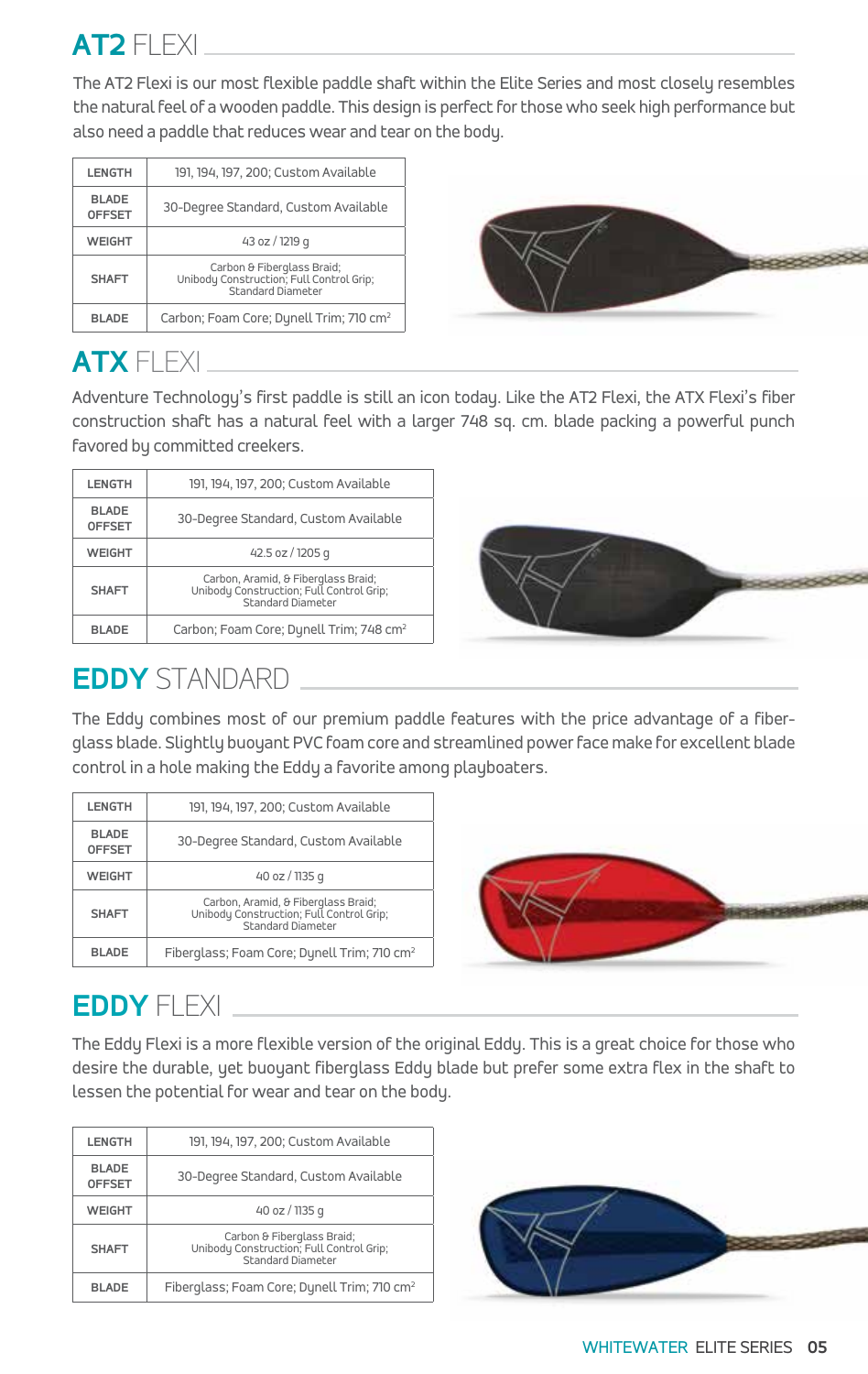# **WHITEWATER** ADVANCED SERIES

We've taken strength, durability and performance to a whole new level with our Advanced Series whitewater paddles featuring Duraweave™ with Innegra™. Blades made with Duraweave are more impact and abrasion resistant than traditional fiberglass or carbon blades, and shafts made with Duraweave are stronger and far less likely to break. Each paddle is offered in a Carbon Duraweave and Fiberglass Duraweave option.

### **GERONIMO**

Featuring our largest Advanced Series blade, the Geronimo is ideal for those who need the most power from each stroke and maximum control in any condition on the river. The Geronimo is ideal for shallow creeks where rocks may prevent full purchase or in any condition where every stroke is critical.



| <b>SHAFT</b>                    |                   | <b>CARBON</b>                                                                                                              |                            | <b>GLASS</b>                         |
|---------------------------------|-------------------|----------------------------------------------------------------------------------------------------------------------------|----------------------------|--------------------------------------|
| <b>TYPE</b>                     | ERGO              | <b>STRAIGHT</b>                                                                                                            | ERGO                       | <b>STRAIGHT</b>                      |
| <b>WEIGHT</b>                   | 35.5 oz<br>1006 q | 32 oz<br>907 q                                                                                                             | 37 <sub>0z</sub><br>1049 q | 31 oz<br>879 q                       |
| <b>BLADE</b><br><b>MATERIAL</b> |                   | Carbon Duraweave<br>w/ Innegra                                                                                             | w/ Innegra                 | Fiberglass Duraweave                 |
| <b>SHAFT</b><br><b>MATERIAL</b> |                   | Carbon Duraweave<br>w/ Innegra                                                                                             |                            | Carbon Blend<br>Duraweave w/ Innegra |
| <b>LENGTH</b>                   |                   | ERGO: 185, 188, 191, 194, 197, 200; Custom Available<br>STRAIGHT: 185, 188, 191, 194, 197, 200, 205, 210; Custom Available |                            |                                      |
| <b>OFFSET</b>                   |                   | 30-Degree Standard, Custom Available                                                                                       |                            |                                      |
| <b>BLADE</b>                    |                   |                                                                                                                            | $725 \text{ cm}^2$         |                                      |

### **HERCULES**

The moderately sized, perfectly balanced blade is the most versatile in the Advanced Series whitewater line. Designed for the boater who spends a lot of time running rivers but likes to stop and play along the way, this paddle was designed for optimal all-around performance. Think of it as the little black dress of kayak paddles.



| <b>SHAFT</b>                    |                   | <b>CARBON</b>                                                                                                              |                                    | <b>GLASS</b>                         |
|---------------------------------|-------------------|----------------------------------------------------------------------------------------------------------------------------|------------------------------------|--------------------------------------|
| <b>TYPE</b>                     | ERGO              | <b>STRAIGHT</b>                                                                                                            | ERGO                               | <b>STRAIGHT</b>                      |
| <b>WEIGHT</b>                   | 35.5 oz<br>1006 q | 320z<br>907 q                                                                                                              | 37 <sub>0z</sub><br>1049 q         | 31 oz<br>879 q                       |
| <b>BLADE</b><br><b>MATERIAL</b> |                   | Carbon Duraweave<br>w/ Innegra                                                                                             | Fiberglass Duraweave<br>w/ Innegra |                                      |
| <b>SHAFT</b><br><b>MATERIAL</b> |                   | Carbon Duraweave<br>w/ Innegra                                                                                             |                                    | Carbon Blend<br>Duraweave w/ Innegra |
| <b>LENGTH</b>                   |                   | ERGO: 185, 188, 191, 194, 197, 200; Custom Available<br>STRAIGHT: 185, 188, 191, 194, 197, 200, 205, 210; Custom Available |                                    |                                      |
| <b>OFFSET</b>                   |                   | 30-Degree Standard, Custom Available                                                                                       |                                    |                                      |
| <b>BLADE</b>                    |                   |                                                                                                                            | $700 \text{ cm}^2$                 |                                      |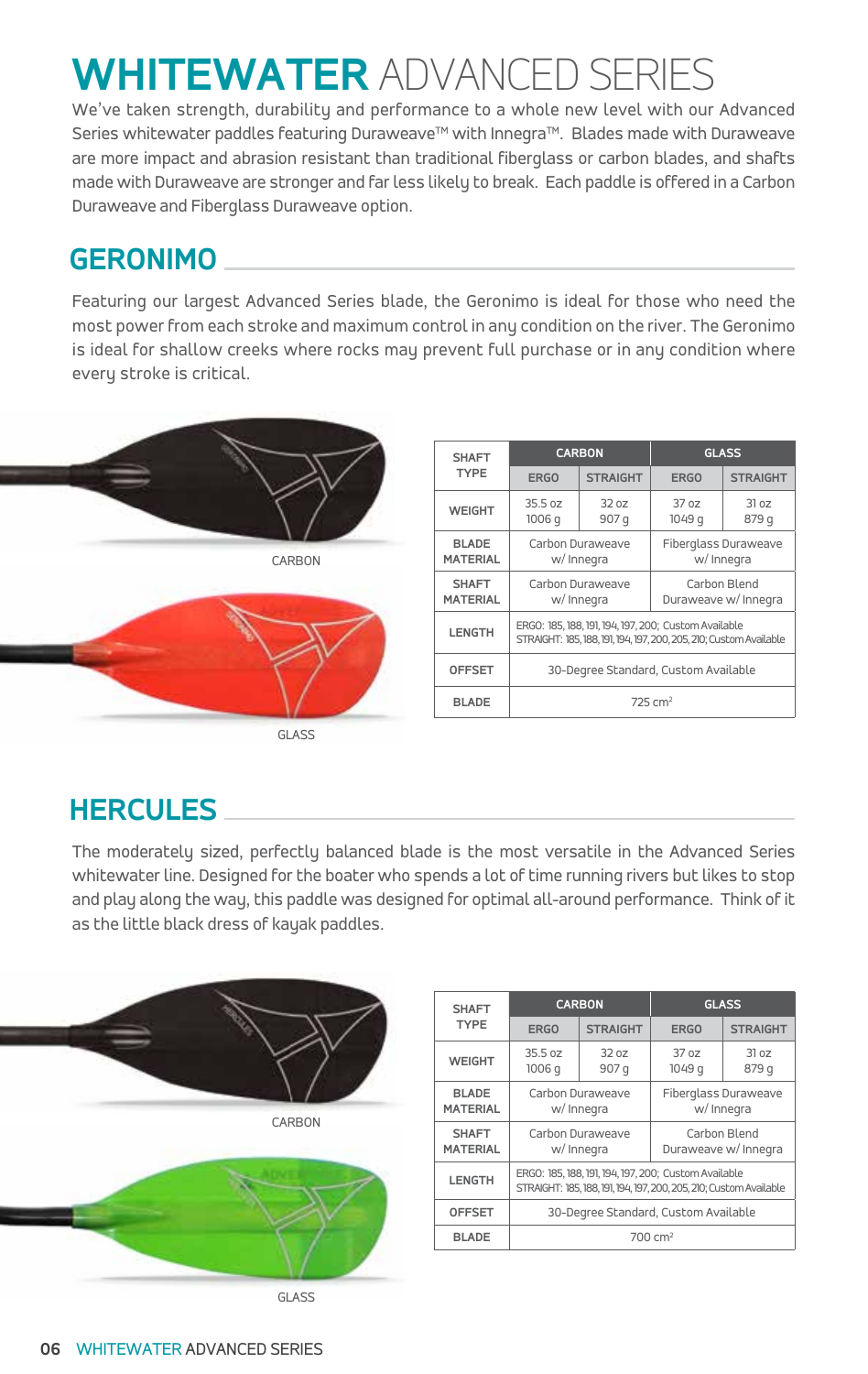### **SAMURAI**

Featuring our smallest Advanced Series blade, the Samurai is ideal for paddlers who spend most of their time playboating, or for those who prefer a slightly smaller blade for all-around river running. Designed for quick and responsive strokes, the Samurai will deliver the kind of agile performance playboaters and river-runners expect.

| <b>SHAFT</b>                    |                  | <b>CARBON</b>                                                                                                              |                    | <b>GLASS</b>                         |
|---------------------------------|------------------|----------------------------------------------------------------------------------------------------------------------------|--------------------|--------------------------------------|
| <b>TYPE</b>                     | ERGO             | <b>STRAIGHT</b>                                                                                                            | ERGO               | <b>STRAIGHT</b>                      |
| <b>WEIGHT</b>                   | 34.5 oz<br>978 q | 3107<br>879 q                                                                                                              | 36.5 oz<br>1035 g  | 31 oz<br>879 q                       |
| <b>BLADE</b><br><b>MATERIAL</b> |                  | Carbon Duraweave<br>w/ Innegra                                                                                             |                    | Fiberglass Duraweave<br>w/ Innegra   |
| <b>SHAFT</b><br><b>MATERIAL</b> |                  | Carbon Duraweave<br>w/ Innegra                                                                                             |                    | Carbon Blend<br>Duraweave w/ Innegra |
| <b>LENGTH</b>                   |                  | ERGO: 185, 188, 191, 194, 197, 200; Custom Available<br>STRAIGHT: 185, 188, 191, 194, 197, 200, 205, 210; Custom Available |                    |                                      |
| <b>OFFSET</b>                   |                  | 30-Degree Standard, Custom Available                                                                                       |                    |                                      |
| <b>BLADE</b>                    |                  |                                                                                                                            | $675 \text{ cm}^2$ |                                      |



# **WHITEWATER** SPORT SERIES

The Sport Series is the perfect choice for those who seek performance at a value. Sport Series paddles feature a durable fiberglass shaft and tough fiberglass reinforced nylon blades.

## **TITAN**

Inspired by the legendary AT2, the Titan is ideal for all purpose paddling. The moderately sized fiberglass reinforced nylon blade and fiberglass shaft deliver durability while keeping weight to a minimum. Add its bright, vibrant blade color for added visibility on the water, and you have the perfect paddle to inspire the beginner to intermediate paddler.

| <b>SHAFT</b>                    | <b>NYLON</b>                                             |
|---------------------------------|----------------------------------------------------------|
| <b>TYPE</b>                     | <b>STRAIGHT</b>                                          |
| <b>WEIGHT</b>                   | $37.5$ oz / 1063 g                                       |
| <b>BLADE</b><br><b>MATERIAL</b> | Fiberglass Reinforced Nulon                              |
| <b>SHAFT</b><br><b>MATERIAL</b> | Fiberglass                                               |
| LENGTH                          | 185, 188, 191, 194, 197, 200, 205, 210; Custom Available |
| <b>OFFSET</b>                   | 30-Degree Standard, Custom Available                     |
| <b>BLADE</b>                    | 660 cm <sup>2</sup>                                      |

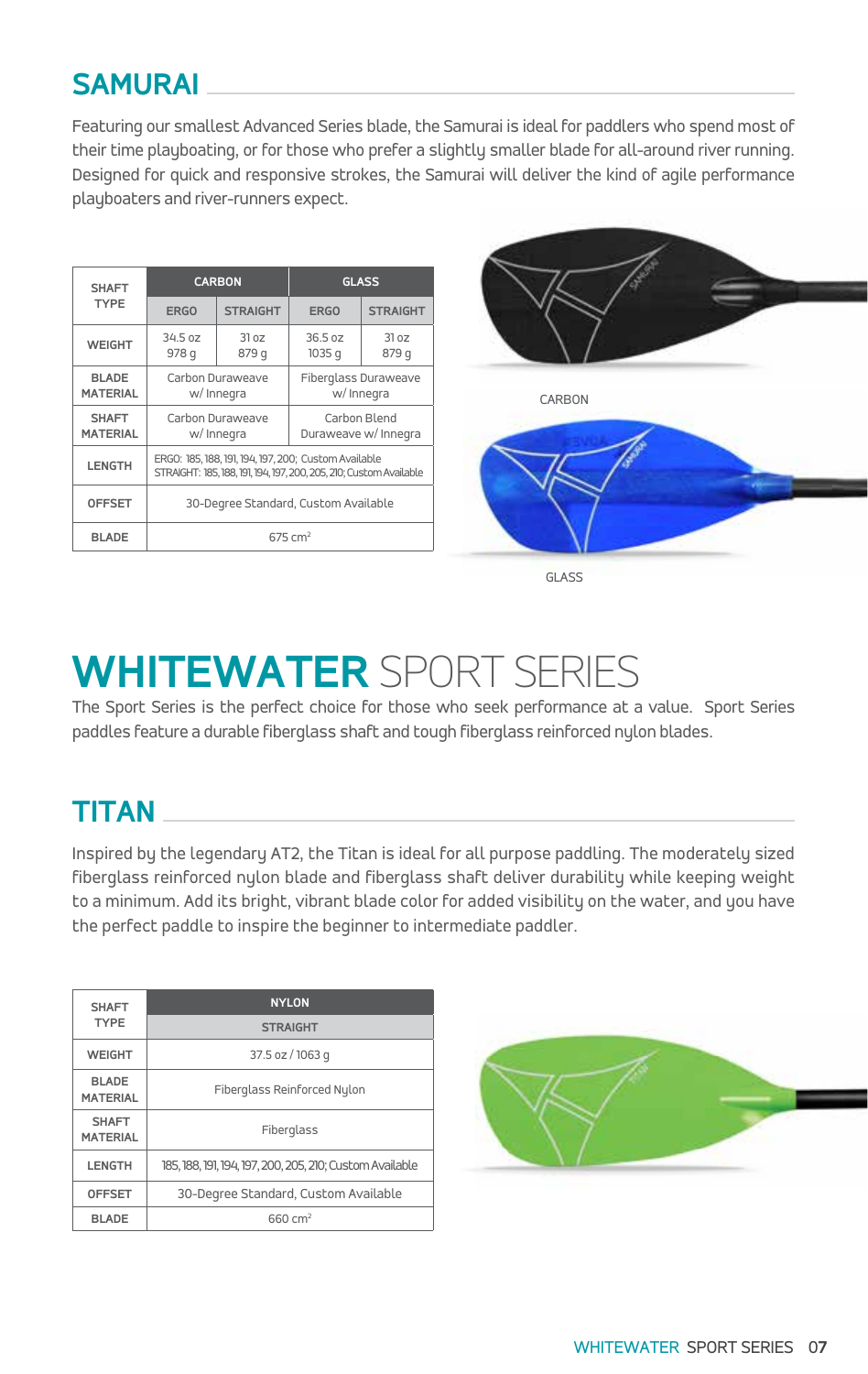# **WHITEWATER** PADDLE FEATURES

| <b>MODEL</b>           |                          | WEIGHT (0Z)                     |                                 |                 | <b>SHAFT DIAMETER</b><br><b>AVAILABILITY</b> | <b>UNIBODY</b><br><b>CONSTRUCTION</b> |
|------------------------|--------------------------|---------------------------------|---------------------------------|-----------------|----------------------------------------------|---------------------------------------|
|                        | ERGO<br><b>SHAFT</b>     | <b>STRAIGHT</b><br><b>SHAFT</b> | <b>LENGTH</b><br><b>WEIGHED</b> | <b>STANDARD</b> | <b>SMALL</b>                                 |                                       |
| <b>ELITE SERIES</b>    |                          |                                 |                                 |                 |                                              |                                       |
| AT2 Superduty          | 42.0                     | $\sim$                          | 197 cm                          | Yes             | $\sim$                                       | Yes                                   |
| AT2 Superlight         | 40.0                     | $\sim$                          | 197 cm                          | Yes             | $\sim$                                       | Yes                                   |
| AT2 Standard           | 43.0                     | $\sim$                          | 197 cm                          | Yes             | $\sim$                                       | Yes                                   |
| AT2 Flexi              | 43.0                     | $\sim$                          | 197 cm                          | Yes             | $\sim$                                       | Yes                                   |
| <b>ATX Flexi</b>       | 42.5                     | $\sim$                          | 197 cm                          | Yes             | $\sim$                                       | Yes                                   |
| <b>Eddy Standard</b>   | 40.0                     | $\sim$                          | 197 cm                          | Yes             | $\sim$                                       | Yes                                   |
| Eddy Flexi             | 40.0                     | $\sim$                          | 197 cm                          | Yes             | $\sim$                                       | Yes                                   |
| <b>ADVANCED SERIES</b> |                          |                                 |                                 |                 |                                              |                                       |
| Geronimo Carbon        | 35.5                     | 32.0                            | 197 cm                          | Yes             | Yes                                          | $\overline{\phantom{a}}$              |
| <b>Hercules Carbon</b> | 34.5                     | 31.0                            | 197 cm                          | Yes             | Yes                                          | $\sim$                                |
| Samurai Carbon         | 34.5                     | 31                              | 197 cm                          | Yes             | Yes                                          | $\overline{\phantom{a}}$              |
| Geronimo Glass         | 37.0                     | 31                              | 197 cm                          | Yes             | Yes                                          | $\overline{\phantom{a}}$              |
| <b>Hercules Glass</b>  | 37.0                     | 31                              | 197 cm                          | Yes             | Yes                                          | $\overline{\phantom{a}}$              |
| Samurai Glass          | 36.5                     | 31                              | 197 cm                          | Yes             | Yes                                          | $\overline{\phantom{a}}$              |
| <b>SPORT SERIES</b>    |                          |                                 |                                 |                 |                                              |                                       |
| Titan                  | $\overline{\phantom{a}}$ | 37.5                            | 197 cm                          | Yes             | $\sim$                                       | $\overline{\phantom{a}}$              |

### **WHITEWATER** PADDLE COMPARISON

#### **ELITE SERIES**





**08** WHITEWATER PADDLE FEATURES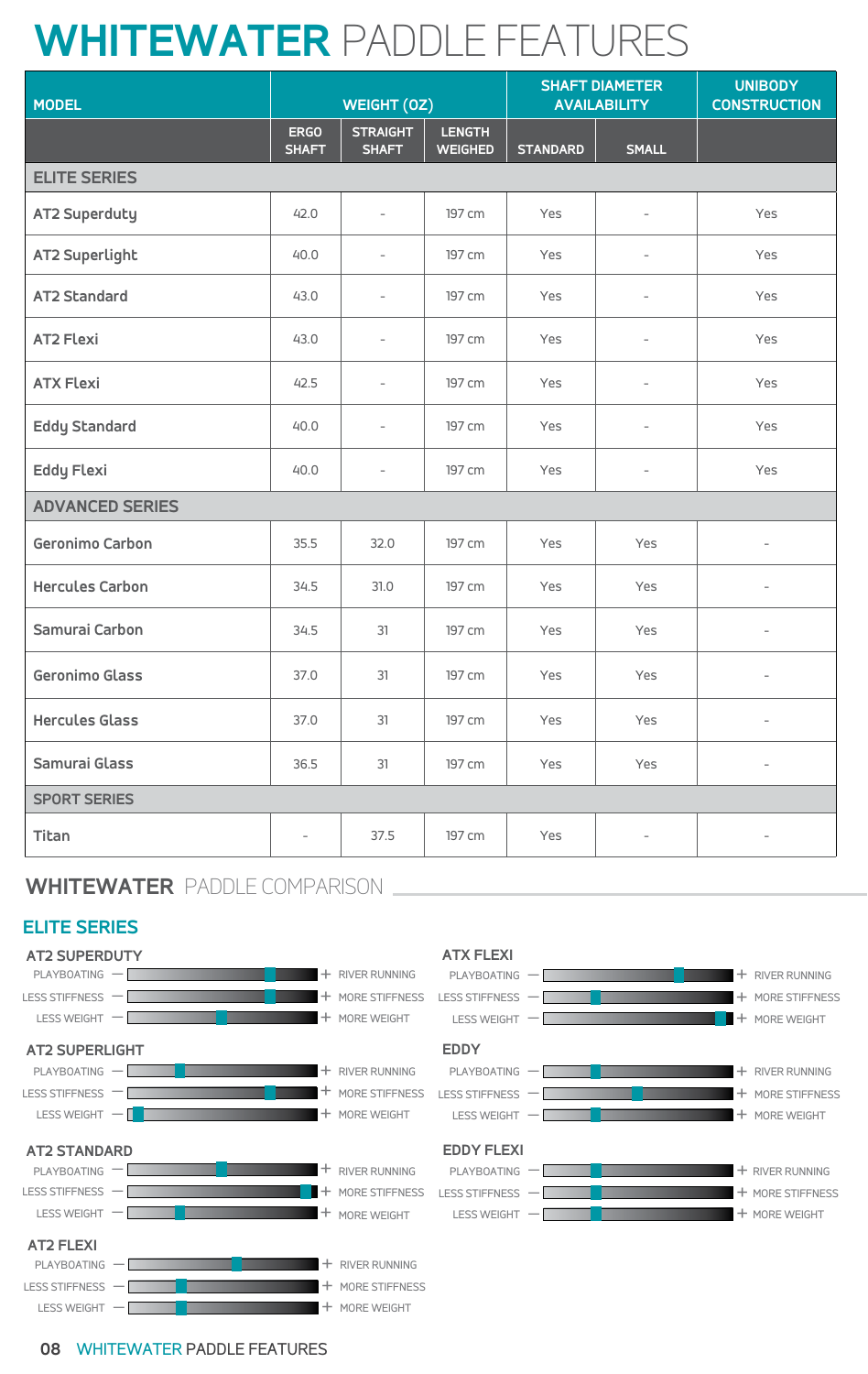| <b>ADDITIONAL SHAFT</b><br><b>REINFORCEMENT</b> | <b>SHAFT MATERIAL</b>                  | <b>BLADE</b><br><b>MATERIAL</b>      | <b>BLADE EDGE</b><br><b>PROTECTION</b> | <b>FOAM</b><br><b>CORE BLADE</b> | <b>BLADE</b><br><b>SIZE</b> |
|-------------------------------------------------|----------------------------------------|--------------------------------------|----------------------------------------|----------------------------------|-----------------------------|
|                                                 |                                        |                                      |                                        |                                  |                             |
|                                                 |                                        |                                      |                                        |                                  |                             |
| Yes                                             | Carbon &<br>Aramid Braid               | Carbon Fiber                         | Dynell Trim                            | Yes                              | 710 cm <sup>2</sup>         |
| $\overline{a}$                                  | Carbon Fiber                           | Carbon Fiber                         | Dynell Trim                            | Yes                              | 710 cm <sup>2</sup>         |
| $\overline{\phantom{a}}$                        | Carbon, Aramid, &<br>Fiberglass Braid  | Carbon Fiber                         | Dynell Trim                            | Yes                              | 710 cm <sup>2</sup>         |
| $\overline{a}$                                  | Carbon &<br>Fiberglass Braid           | Carbon Fiber                         | Dynell Trim                            | Yes                              | 710 cm <sup>2</sup>         |
| $\overline{\phantom{a}}$                        | Carbon &<br>Fiberglass Braid           | Carbon Fiber                         | Dynell Trim                            | Yes                              | 748 cm <sup>2</sup>         |
| $\sim$                                          | Carbon, Aramid, &<br>Fiberglass Braid  | Fiberglass                           | Dynell Trim                            | Yes                              | 710 cm <sup>2</sup>         |
| $\sim$                                          | Carbon &<br>Fiberglass Braid           | Fiberglass                           | Dynell Trim                            | Yes                              | 710 cm <sup>2</sup>         |
|                                                 |                                        |                                      |                                        |                                  |                             |
|                                                 | Carbon Duraweave<br>with Innegra       | Carbon Duraweave<br>with Innegra     | Duraweave                              | $\sim$                           | 725 cm <sup>2</sup>         |
| $\overline{\phantom{a}}$                        | Carbon Duraweave<br>with Innegra       | Carbon Duraweave<br>with Innegra     | Duraweave                              | $\sim$                           | 700 cm <sup>2</sup>         |
|                                                 | Carbon Duraweave<br>with Innegra       | Carbon Duraweave<br>with Innegra     | Duraweave                              | $\sim$                           | 675 cm <sup>2</sup>         |
|                                                 | Carbon Blend<br>Duraweave with Innegra | Fiberglass Duraweave<br>with Innegra | Duraweave                              | $\sim$                           | 725 cm <sup>2</sup>         |
| $\sim$                                          | Carbon Blend<br>Duraweave with Innegra | Fiberglass Duraweave<br>with Innegra | Duraweave                              | $\sim$                           | 700 cm <sup>2</sup>         |
| $\overline{\phantom{a}}$                        | Carbon Blend<br>Duraweave with Innegra | Fiberglass Duraweave<br>with Innegra | Duraweave                              | $\sim$                           | 675 cm <sup>2</sup>         |
|                                                 |                                        |                                      |                                        |                                  |                             |
|                                                 | Fiberglass                             | Fiberglass Reinforced<br>Nylon       | $\sim$                                 | $\overline{\phantom{a}}$         | 660 cm <sup>2</sup>         |







#### **SPORT SERIES**

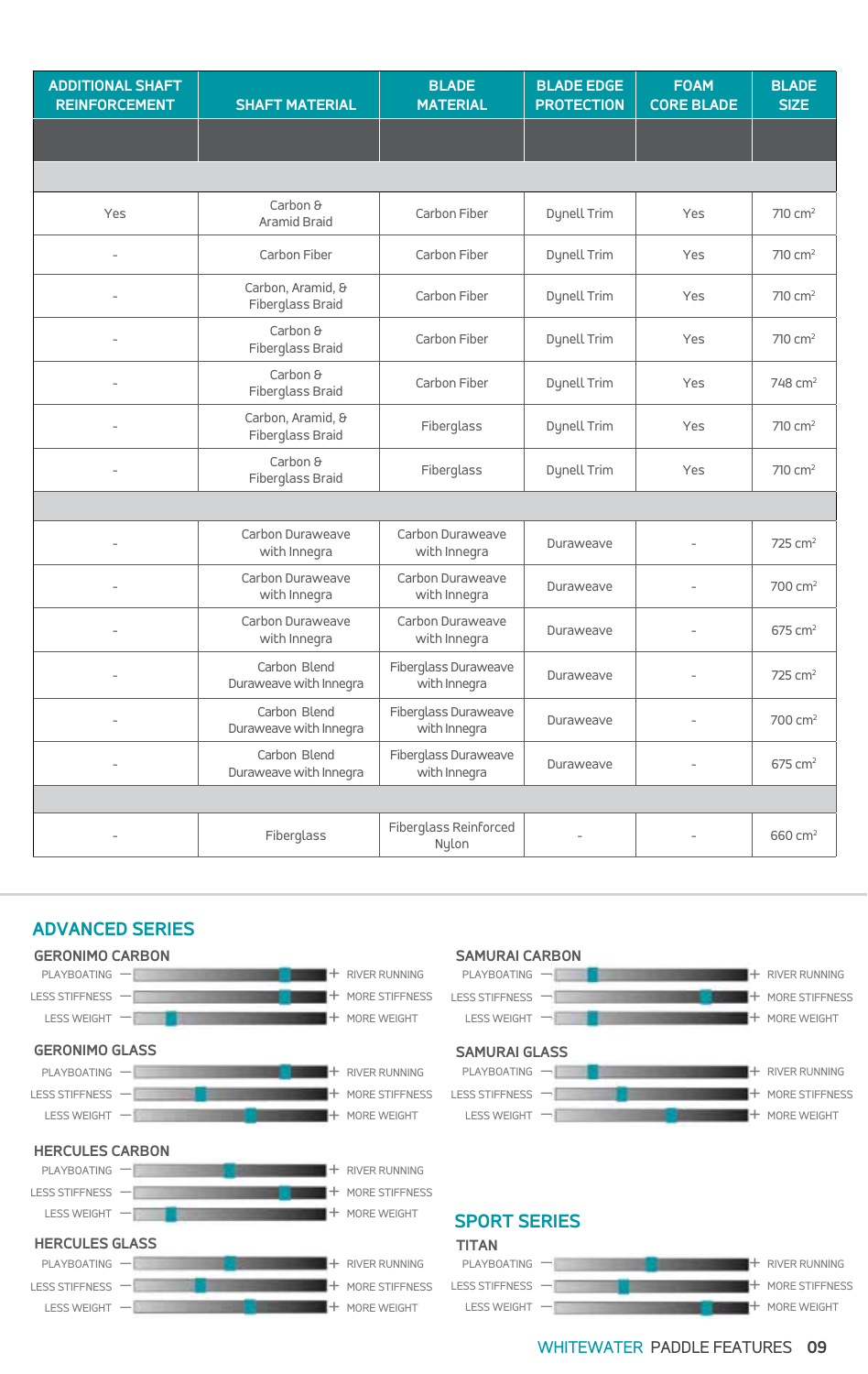# **TOURING** ELITE SERIES

The benchmark of excellence in touring paddles, the Elite Series includes the lightest and best performing touring paddles in the line. Loaded with all our premium features, these paddles are designed for superior performance, natural flex, and hours of paddling day after day.

# **XCEPTION** SUPERLIGHT

The Xception Superlight offers superior performance in the lightest possible package. Featuring full carbon-braided construction, its versatile blade design is balanced, efficient and forgiving – a good choice for the well-rounded paddler who enjoys a variety of conditions and utilizes many stroke types.



| <b>LENGTH</b>  | 210, 220, 230, 240                                                    |
|----------------|-----------------------------------------------------------------------|
| <b>FERRULE</b> | Unlimited Feathering; Adjustable Length                               |
| <b>WEIGHT</b>  | 27.0 oz / 766 g                                                       |
| <b>SHAFT</b>   | Carbon; Unibody Construction;<br>Full Control Grip; Standard Diameter |
| <b>BI ADF</b>  | Carbon; Foam Core; 565 cm <sup>2</sup>                                |

### **XCEPTION** STANDARD

The Xception Standard features a unique blend of three shaft fibers for unparalleled durability. Versatile paddlers will appreciate the well-balanced, efficient and forgiving blade design when using different strokes in a variety of conditions.



| <b>LENGTH</b>  | 210, 220, 230, 240                                                                                  |
|----------------|-----------------------------------------------------------------------------------------------------|
| <b>FERRULE</b> | Unlimited Feathering; Adjustable Length                                                             |
| <b>WEIGHT</b>  | 29.0 oz / 822 g                                                                                     |
| <b>SHAFT</b>   | Carbon, Aramid & Fiberglass Braid;<br>Unibody Construction; Full Control Grip;<br>Standard Diameter |
| <b>BLADE</b>   | Fiberglass; Foam Core; 565 cm <sup>2</sup>                                                          |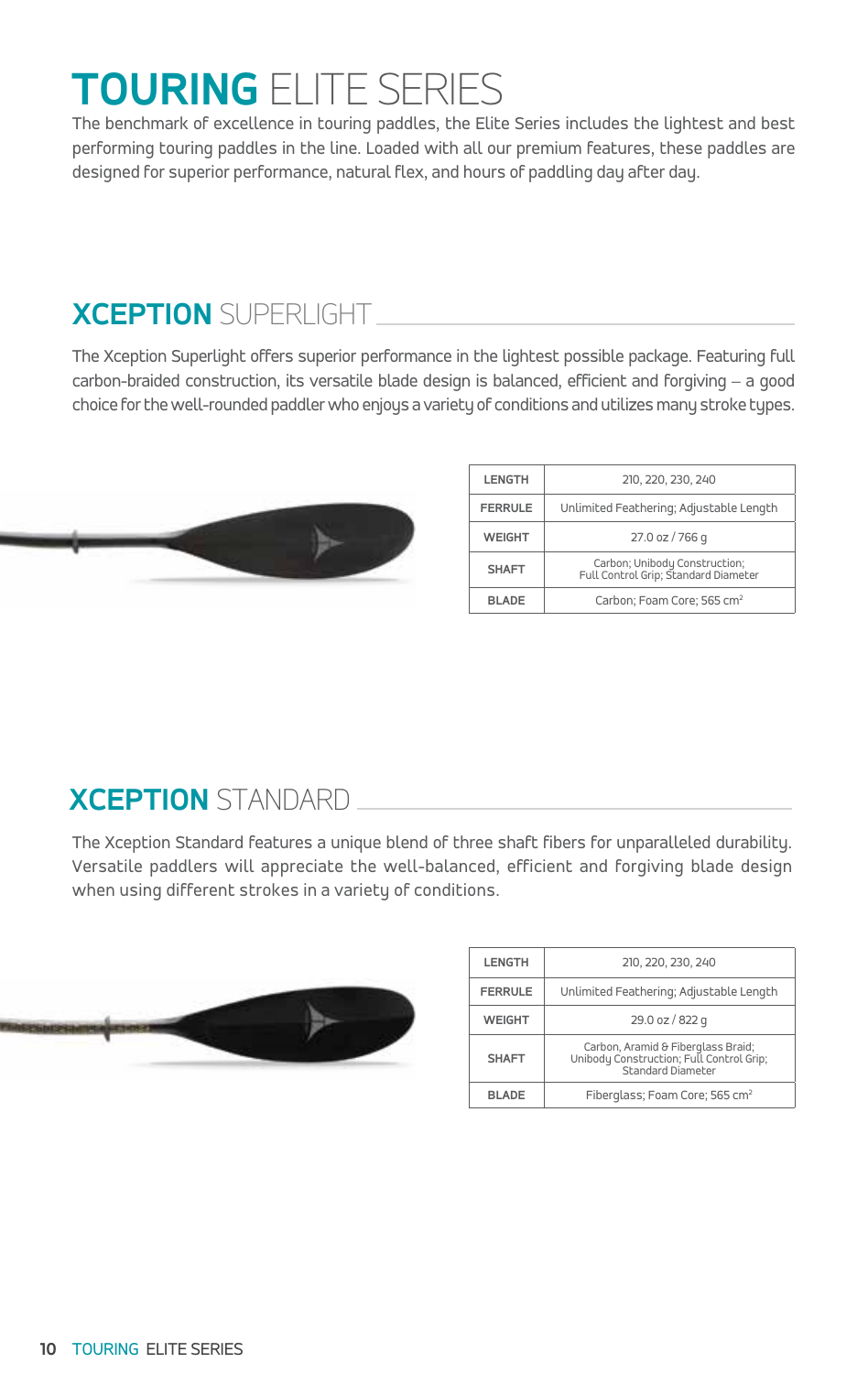# **EXODUS** SUPERLIGHT

The Exodus Superlight features a lightweight full carbon braided construction. Its slightly larger blade is designed for more power without adding flutter. It's a great choice for those seeking the lightest available paddle for easier rolling, additional stability, and better grip in the water.

| LENGTH         | 210, 220, 230, 240                                                    |
|----------------|-----------------------------------------------------------------------|
| <b>FERRULE</b> | Unlimited Feathering; Adjustable Length                               |
| <b>WEIGHT</b>  | 28.0 oz / 794 g                                                       |
| <b>SHAFT</b>   | Carbon; Unibody Construction;<br>Full Control Grip; Standard Diameter |
| <b>BI ADF</b>  | Carbon; Foam Core; 640 cm <sup>2</sup>                                |



### **EXODUS** STANDARD

The Exodus Standard shaft combines three fibers for added durability, while its slightly larger blade is designed for power with minimal flutter. This combination makes for easy rolling and enhances stability and grip in the water.

| LENGTH         | 210, 220, 230, 240                                                                                   |
|----------------|------------------------------------------------------------------------------------------------------|
| <b>FERRULE</b> | Unlimited Feathering; Adjustable Length                                                              |
| <b>WEIGHT</b>  | 30.0 oz / 851 g                                                                                      |
| <b>SHAFT</b>   | Carbon, Aramid, & Fiberglass Braid;<br>Unibody Construction; Full Control Grip;<br>Standard Diameter |
| <b>BI ADF</b>  | Fiberglass; Foam Core; 640 cm <sup>2</sup>                                                           |

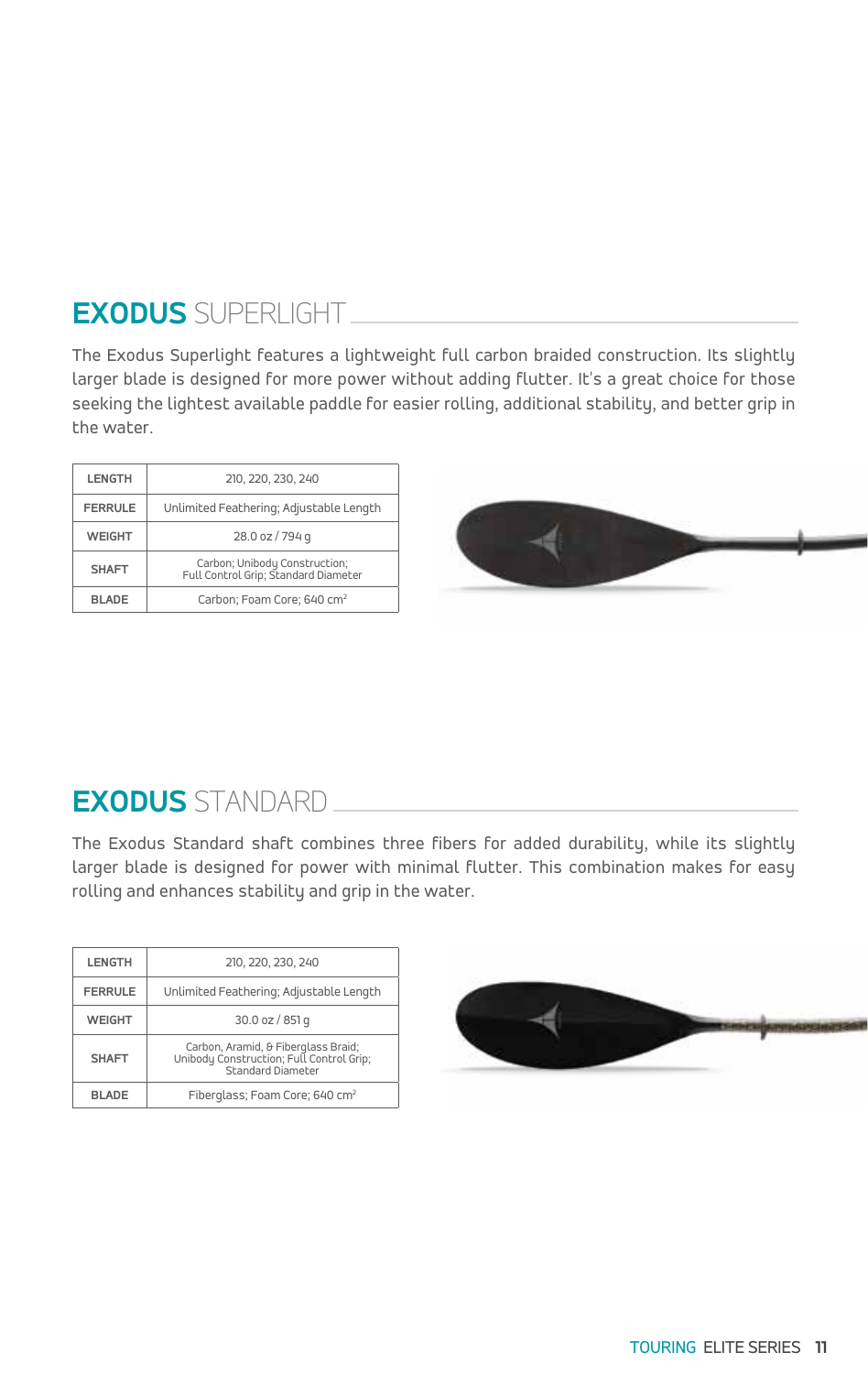# TOURING ADVANCED SEI

One of the most dependable blades on the market, the Advanced Series offers premium composite materials combined to provide a lightweight and durable paddle available in both ergonomic or straight shafts.

### **QUEST**

One of the most versatile touring paddles on the market featuring lightweight, woven carbon fiber construction, available with two carbon shafts to choose from. Ideal for paddlers who prefer a more relaxed stroke style and posture, but want the ability to paddle aggressively without any flutter.



### **ODYSSEY**

Slightly larger blade surface than the Quest with lightweight, woven carbon fiber construction in both straight and ergo shaft options. The oversized blade has a faster catch and substantially more purchase. Ideal for shorter trips, with quicker acceleration and more powerful strokes making it easier to roll decked kayaks and maneuver heavy sit-on-top kayaks.



Our most powerful touring blade featuring lightweight carbon construction and two carbon shaft options. Its blade design has less dihedral than the Quest and Odyssey, providing a more powerful stroke and better stability when bracing or rolling in choppy conditions. Ideal for a more aggressive stroke style, the high angle blade improves boat control and maximizes stroke efficiency.



| <b>SHAFT</b>                    |                                                                                        | <b>CARBON</b>   | <b>GLASS</b> |                 |  |
|---------------------------------|----------------------------------------------------------------------------------------|-----------------|--------------|-----------------|--|
| <b>TYPE</b>                     | <b>FCG</b>                                                                             | <b>STRAIGHT</b> | <b>FCG</b>   | <b>STRAIGHT</b> |  |
| <b>WEIGHT</b>                   | 30.0 oz                                                                                | 29.0 oz         | 34.0 oz      | 32.0 oz         |  |
| <b>BLADE</b><br><b>MATERIAL</b> |                                                                                        | Carbon Fiber    | Fiberglass   |                 |  |
| <b>SHAFT</b><br><b>MATERIAL</b> |                                                                                        | Carbon Fiber    | Carbon Blend |                 |  |
| LENGTH                          | Ergo: 205, 210, 215, 220, 225, 230<br>Straight: 205, 210, 215, 220, 225, 230, 235, 240 |                 |              |                 |  |
| <b>FERRULE</b>                  | Unlimited Feathering; Adjustable Length                                                |                 |              |                 |  |
| <b>BLADE</b>                    | $610 \text{ cm}^2$                                                                     |                 |              |                 |  |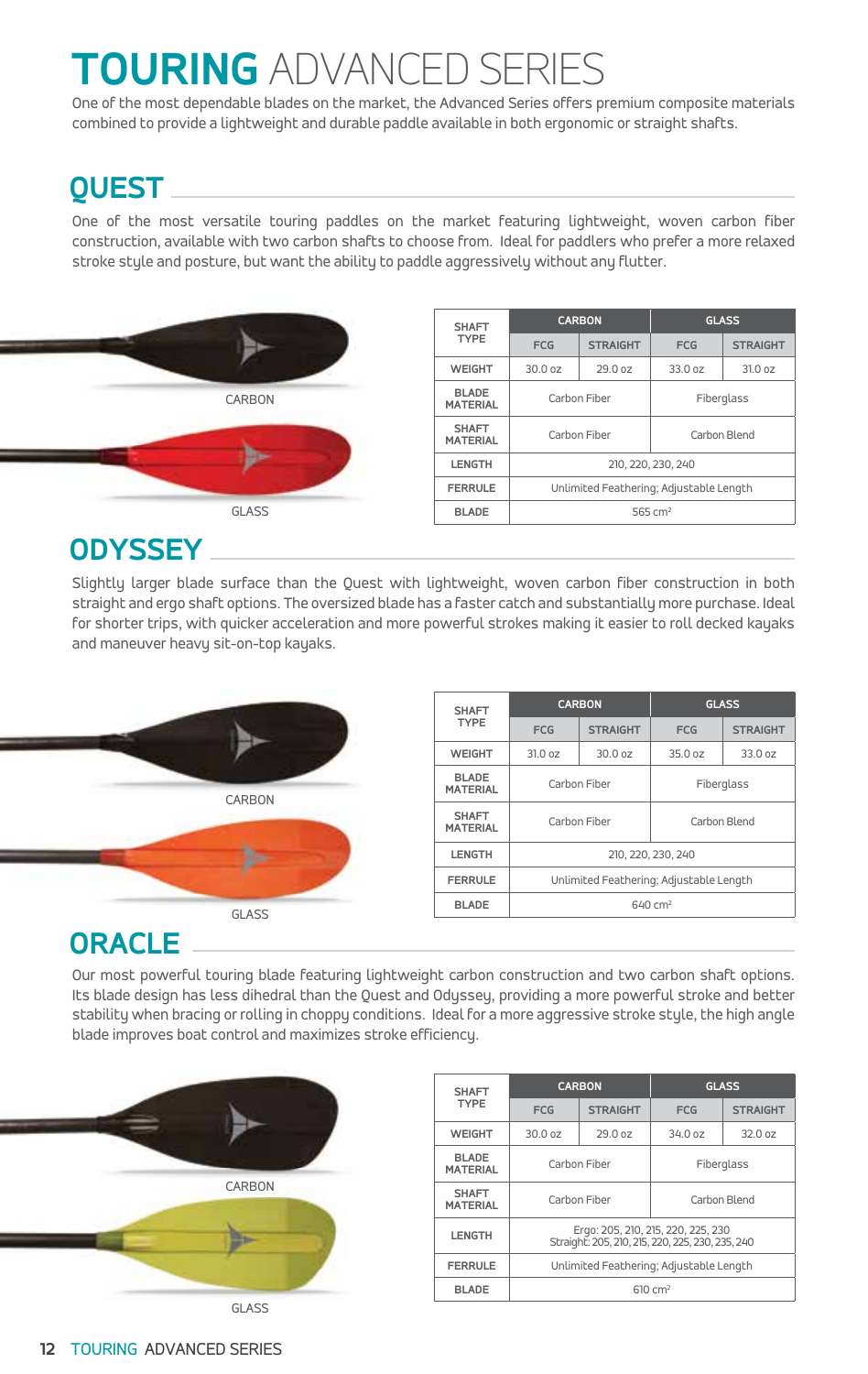# **TOURING** SPORT SERIES

The Sport Series offers the perfect choice of paddles for those who seek performance and ergonomics at a value. Whether you're in the market for a high or low angled paddle, ergonomic or straight shaft, the Sport Series brings versatility, durability, and Adventure Technology performance to the entry-level or budget conscious paddler.

### **PURSUIT** GLASS

Ideal for low angle paddling, the Pursuit Glass features your choice of a carbon blend ergonomic shaft or straight shaft. In addition, our signature soft dihedral on the fiberglass reinforced nylon blade offers plenty of performance and versatility. New straight shaft, push-button model available with fiberglass shaft only.

| <b>SHAFT</b>                    | <b>GLASS</b>                               |      | <b>PUSH BUTTON</b>       |  |  |  |  |
|---------------------------------|--------------------------------------------|------|--------------------------|--|--|--|--|
| <b>TYPE</b>                     | <b>ERGO</b>                                |      | <b>STRAIGHT</b>          |  |  |  |  |
| <b>WEIGHT</b>                   | 37.0                                       | 36.0 | 37.0                     |  |  |  |  |
| <b>BLADE</b><br><b>MATERIAL</b> | Fiberglass Reinforced Nulon                |      |                          |  |  |  |  |
| <b>SHAFT</b><br><b>MATERIAL</b> | Carbon Blend                               |      | Fiberglass               |  |  |  |  |
| LENGTH                          | 210, 220, 230, 240                         |      | 210, 220, 230, 240       |  |  |  |  |
| <b>FERRULE</b>                  | Unlimited Feathering;<br>Adjustable Length |      | 45° Left - 0° -45° Right |  |  |  |  |
| <b>BLADE</b>                    | 605 cm <sup>2</sup>                        |      |                          |  |  |  |  |



### **SEARCH** GLASS

The Search Glass is a high angle style blade featuring fiberglass reinforced nylon blades and your choice of a carbon blend ergonomic shaft or straight shaft. The blade is designed with less dihedral for added efficiency, an ideal paddle for all-around touring or well-conditioned paddlers. New straight shaft, push-button model available with fiberglass shaft only.

| <b>SHAFT</b>                    | <b>GLASS</b>                               |                                             | <b>PUSH BUTTON</b>       |  |  |  |  |
|---------------------------------|--------------------------------------------|---------------------------------------------|--------------------------|--|--|--|--|
| <b>TYPE</b>                     | ERG0                                       |                                             | <b>STRAIGHT</b>          |  |  |  |  |
| <b>WEIGHT</b>                   | 37.5                                       | 36.5                                        | 37.5                     |  |  |  |  |
| <b>BLADE</b><br><b>MATERIAL</b> | Fiberglass Reinforced Nulon                |                                             |                          |  |  |  |  |
| <b>SHAFT</b><br><b>MATERIAL</b> | Carbon Blend                               |                                             | Fiberglass               |  |  |  |  |
| LENGTH                          | 205,210, 215,<br>220, 225, 230             | 205,210, 215,<br>220, 225.<br>230, 235, 240 | 210, 220, 230, 240       |  |  |  |  |
| <b>FERRULE</b>                  | Unlimited Feathering;<br>Adjustable Length |                                             | 45° Left - 0° -45° Right |  |  |  |  |
| <b>BLADE</b>                    | $602 \, \text{cm}^2$                       |                                             |                          |  |  |  |  |



## **PADDLEWAN**

Designed specifically for kids with a light weight small diameter shaft with 0° to 60° adjustment. The smaller blades utilize the same lightweight, premium construction as our Pursuit Glass and Search Glass paddles.

| <b>SHAFT</b>                    | <b>PUSH BUTTON</b>                                                             |  |  |  |  |  |
|---------------------------------|--------------------------------------------------------------------------------|--|--|--|--|--|
| <b>TYPE</b>                     | <b>STRAIGHT</b>                                                                |  |  |  |  |  |
| WEIGHT                          | 26.5                                                                           |  |  |  |  |  |
| <b>BLADE</b><br><b>MATERIAL</b> | Fiberglass Reinforced Nulon                                                    |  |  |  |  |  |
| <b>SHAFT</b><br><b>MATERIAL</b> | Fiberglass                                                                     |  |  |  |  |  |
| LENGTH                          | 185, 195, 205                                                                  |  |  |  |  |  |
| <b>FERRULE</b>                  | Push Button; 3 Position Adjustable<br>Feather Angle (60°Left - 0° - 60° Right) |  |  |  |  |  |
| <b>BLADE</b>                    | $426$ cm <sup>2</sup>                                                          |  |  |  |  |  |

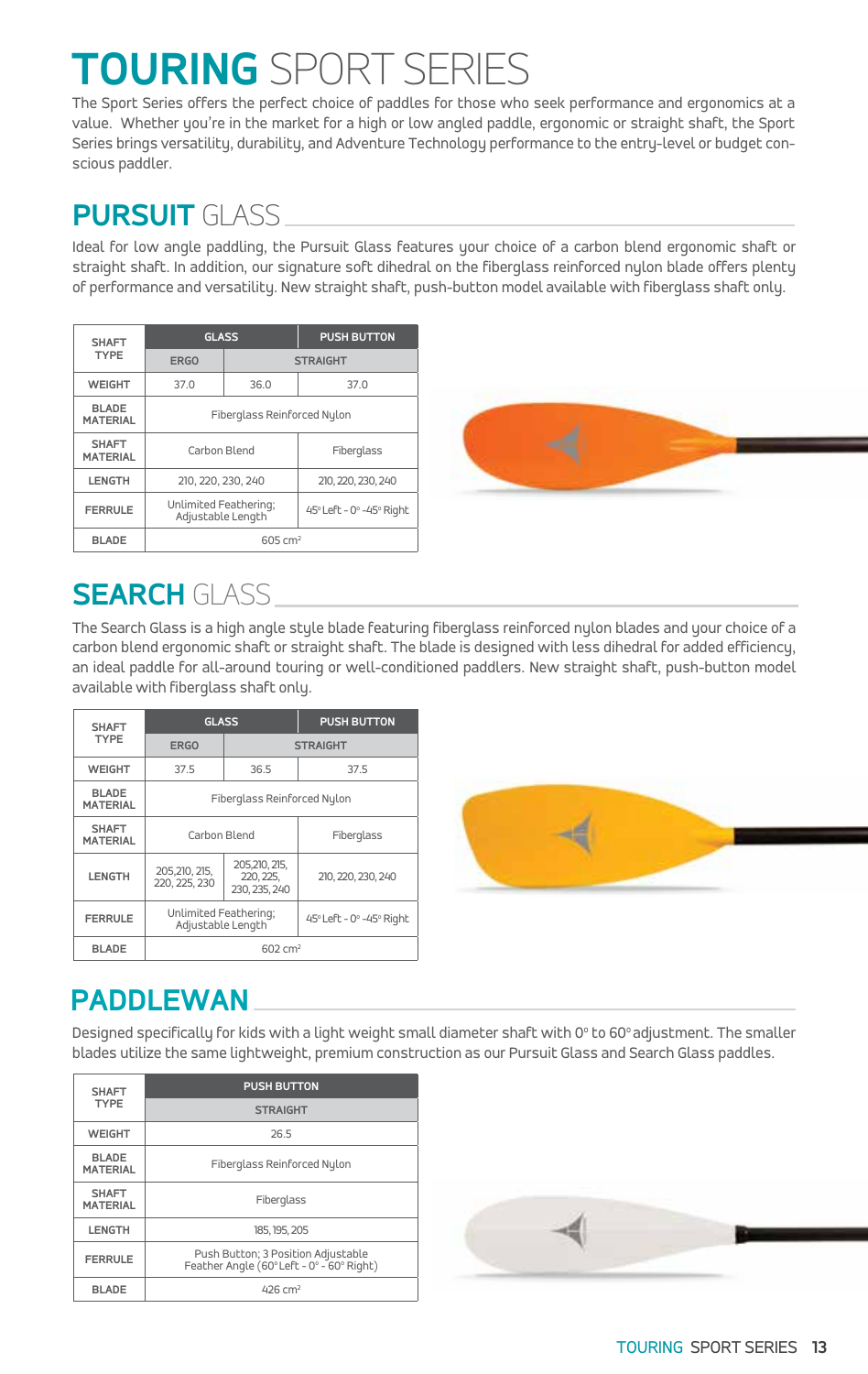# **TOURING** PADDLE FEATURES

| <b>MODEL</b>               |                   | WEIGHT (0Z)                     |                                 | SHAFT DIAMETER<br>AVAILABILITY |                          | UNIBODY<br>CONSTRUCTION  |
|----------------------------|-------------------|---------------------------------|---------------------------------|--------------------------------|--------------------------|--------------------------|
|                            | <b>ERGO SHAFT</b> | <b>STRAIGHT</b><br><b>SHAFT</b> | <b>LENGTH</b><br><b>WEIGHED</b> | <b>STANDARD</b>                | <b>SMALL</b>             |                          |
| <b>ELITE SERIES</b>        |                   |                                 |                                 |                                |                          |                          |
| <b>Xception Superlight</b> | 27.0              | $\sim$                          | 220 cm                          | Yes                            | $\sim$                   | Yes                      |
| <b>Exodus Superlight</b>   | 28.0              | $\sim$                          | 220 cm                          | Yes                            | $\sim$                   | Yes                      |
| <b>Xception Standard</b>   | 29.0              | $\sim$                          | 220 cm                          | Yes                            | $\sim$                   | Yes                      |
| <b>Exodus Standard</b>     | 30.0              | $\sim$                          | 220 cm                          | Yes                            | $\sim$                   | Yes                      |
| <b>ADVANCED SERIES</b>     |                   |                                 |                                 |                                |                          |                          |
| Quest Carbon               | 30.0              | 29.0                            | 220 cm                          | Yes                            | $\sim$                   | $\overline{\phantom{a}}$ |
| Odyssey Carbon             | 31.0              | 30.0                            | 220 cm                          | Yes                            | $\sim$                   | $\overline{\phantom{a}}$ |
| <b>Oracle Carbon</b>       | 30.0              | 29.0                            | 210 cm                          | Yes                            | $\overline{\phantom{a}}$ | $\overline{\phantom{a}}$ |
| Quest Glass                | 33.0              | 31.0                            | 220 cm                          | Yes                            | $\sim$                   | $\overline{\phantom{a}}$ |
| <b>Odyssey Glass</b>       | 35.0              | 33.0                            | 220 cm                          | Yes                            | $\sim$                   | $\overline{\phantom{a}}$ |
| Oracle Glass               | 34.0              | 32.0                            | 210 cm                          | Yes                            | $\overline{\phantom{a}}$ | $\overline{\phantom{a}}$ |
| <b>SPORT SERIES</b>        |                   |                                 |                                 |                                |                          |                          |
| <b>Pursuit Glass</b>       | 37.0              | 36.0                            | 220 cm                          | Yes                            | $\sim$                   | $\overline{\phantom{a}}$ |
| <b>Pursuit Push-Button</b> | $\sim$            | 37.0                            | 220 cm                          | Yes                            | $\sim$                   | $\overline{\phantom{a}}$ |
| Search Glass               | 37.5              | 36.5                            | 210 cm                          | Yes                            | $\sim$                   | $\overline{\phantom{a}}$ |
| Search Push-Button         | $\sim$            | 37.5                            | 220 cm                          | Yes                            | $\sim$                   | $\overline{\phantom{a}}$ |
| Paddlewan                  | $\sim$            | 26.5                            | 195 cm                          | $\sim$                         | Yes                      | $\overline{\phantom{a}}$ |

### **TOURING** PADDLE COMPARISON

#### **ELITE SERIES**



**ADVANCED SERIES**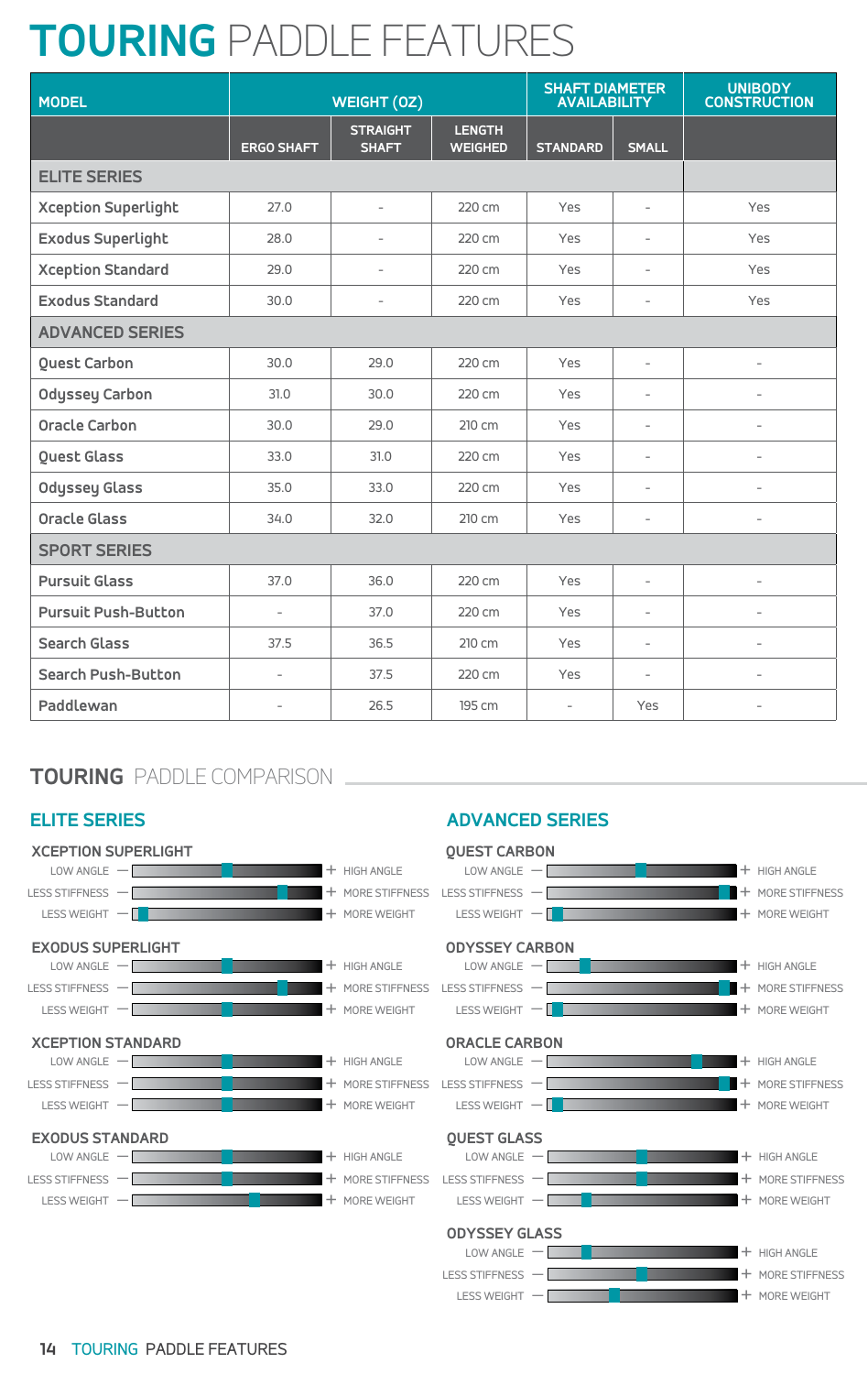|                                    | SHAFT<br>MATERIAL     |                             | FOAM<br>CORE BLADE | <b>BLADE</b><br>SIZE  |
|------------------------------------|-----------------------|-----------------------------|--------------------|-----------------------|
| <b>ERGO SHAFT</b>                  | <b>STRAIGHT SHAFT</b> |                             |                    |                       |
|                                    |                       |                             |                    |                       |
| Carbon Fiber                       | $\sim$                | Carbon Fiber                | Yes                | 565 cm <sup>2</sup>   |
| Carbon Fiber                       | $\sim$                | Carbon Fiber                | Yes                | 640 cm <sup>2</sup>   |
| Carbon, Aramid, & Fiberglass Braid | $\sim$                | Fiberglass                  | Yes                | 565 cm <sup>2</sup>   |
| Carbon, Aramid, & Fiberglass Braid | $\sim$                | Fiberglass                  | Yes                | 640 cm <sup>2</sup>   |
|                                    |                       |                             |                    |                       |
| Carbon Fiber                       | Carbon Fiber          | Carbon Fiber                | $\sim$             | 565 cm <sup>2</sup>   |
| Carbon Fiber                       | Carbon Fiber          | Carbon Fiber                | $\sim$             | 640 cm <sup>2</sup>   |
| Carbon Fiber                       | Carbon Fiber          | Carbon Fiber                | $\sim$             | 610 cm <sup>2</sup>   |
| Carbon Blend                       | Carbon Blend          | Fiberglass                  | $\sim$             | 565 cm <sup>2</sup>   |
| Carbon Blend                       | Carbon Blend          | Fiberglass                  | $\sim$             | 640 cm <sup>2</sup>   |
| Carbon Blend                       | Carbon Blend          | Fiberglass                  | $\sim$             | 610 cm <sup>2</sup>   |
|                                    |                       |                             |                    |                       |
| Carbon Blend                       | Carbon Blend          | Fiberglass Reinforced Nylon | $\sim$             | $605 \text{ cm}^2$    |
| $\sim$                             | Fiberglass            | Fiberglass Reinforced Nylon | $\sim$             | 605 cm <sup>2</sup>   |
| Carbon Blend                       | Carbon Blend          | Fiberglass Reinforced Nylon | $\sim$             | 602 cm <sup>2</sup>   |
| $\overline{\phantom{a}}$           | Fiberglass            | Fiberglass Reinforced Nylon | $\sim$             | 602 cm <sup>2</sup>   |
| $\sim$                             | Fiberglass            | Fiberglass Reinforced Nylon | $\sim$             | $426$ cm <sup>2</sup> |



#### **SPORT SERIES**

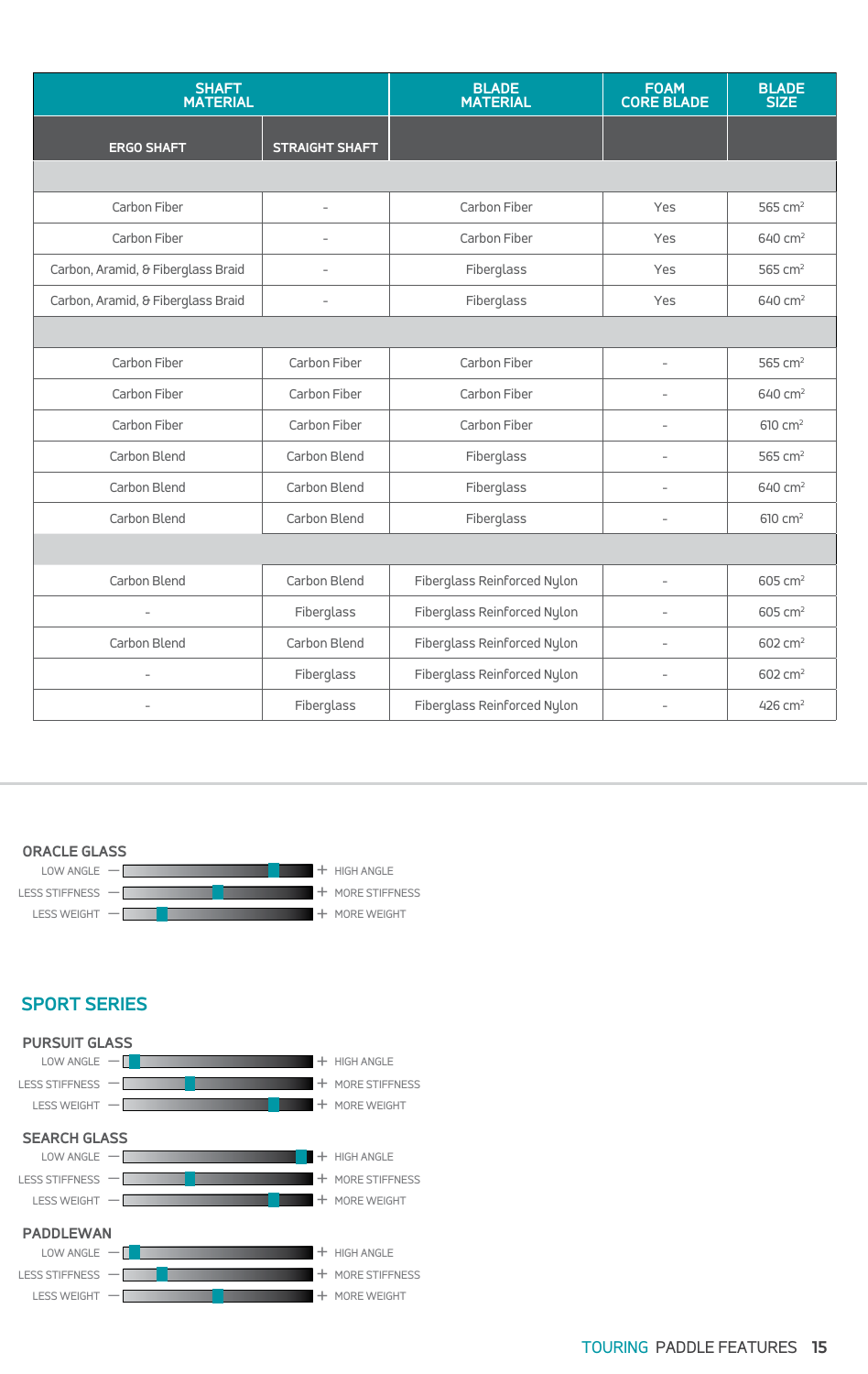# **ANGLER** SERIES

Fishing specific features and blade versatility designed for kayak angling. Especially functional with wider fishing kayaks and height adjustable seating systems.

## **EXODUS** FISHSTIX

Used by the world's top kayak anglers, our Exodus Fishstix paddle features camouflage styling and a slightly larger blade for more stability and quicker acceleration in addition to all the standard Elite Series features.



| <b>LENGTH</b>  | 210, 220, 230, 240                                                                                   |  |  |  |  |  |  |  |  |
|----------------|------------------------------------------------------------------------------------------------------|--|--|--|--|--|--|--|--|
| <b>FERRULE</b> | Unlimited Feathering; Adjustable Length                                                              |  |  |  |  |  |  |  |  |
| <b>WEIGHT</b>  | 30.0 oz / 851 g                                                                                      |  |  |  |  |  |  |  |  |
| <b>SHAFT</b>   | Carbon, Aramid, & Fiberglass Braid;<br>Unibody Construction; Full Control Grip;<br>Standard Diameter |  |  |  |  |  |  |  |  |
| <b>BLADE</b>   | Fiberglass; Foam Core; 640 cm <sup>2</sup>                                                           |  |  |  |  |  |  |  |  |

## **ODYSSEY** ANGLER

The new Odyssey Angler features an oversized fiberglass blade for a faster catch and more purchase in the water, as well as a reinforced Duraweave™ tip for added abrasion resistance. The carbon blend straight shaft offers an additional 5cm in length adjustment for a total of 10cm and infinite feathering. Additional fishing features are abundant, such as measuring tape graphics, a line hook and high visibility aesthetics. Ideal for shorter trips requiring quick acceleration and powerful strokes, the Odyssey makes it easier to maneuver heavier sit-on-top angling kayaks.



| <b>LENGTH</b>  | 220, 230, 240, 250, 260                                        |  |  |  |  |  |  |  |
|----------------|----------------------------------------------------------------|--|--|--|--|--|--|--|
| <b>FERRULE</b> | Unlimited Feathering; Adjustable Length<br>$0-10$ cm           |  |  |  |  |  |  |  |
| <b>WEIGHT</b>  | 33.5 oz / 950 g                                                |  |  |  |  |  |  |  |
| <b>SHAFT</b>   | Carbon Blend                                                   |  |  |  |  |  |  |  |
| <b>BI ADF</b>  | Fiberglass w/ Duraweave™ Reinforced Tip;<br>$640 \text{ cm}^2$ |  |  |  |  |  |  |  |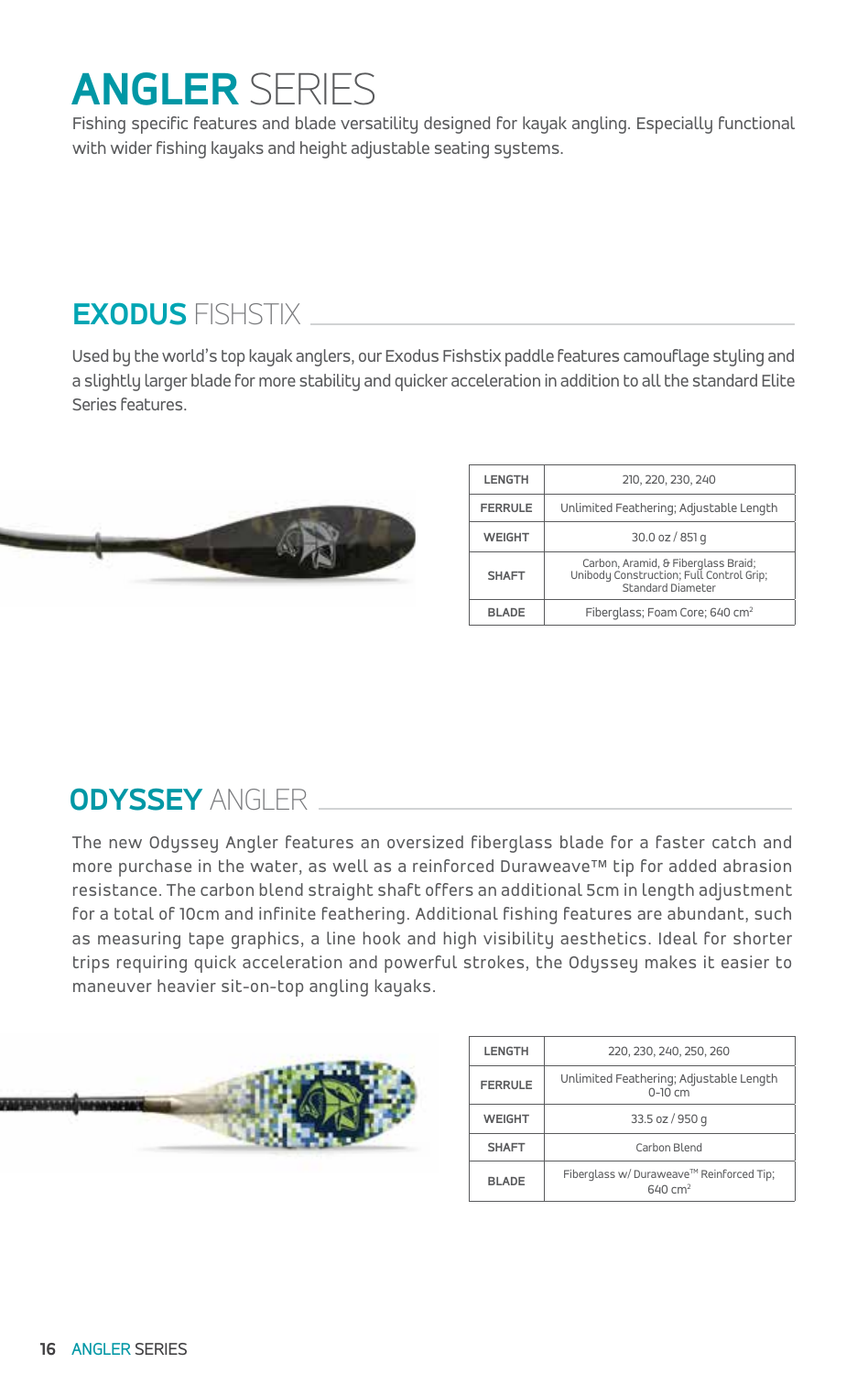## **ORACLE** ANGLER

Our most powerful touring paddle has been transformed into a new high-performance angling paddle. Its blade design has less dihedral than the Odyssey Angler, providing an even more powerful stroke for ultimate control, with a Duraweave™ reinforced tip for superior abrasion resistance. Also featuring an extended ferrule for 10cm of length adjustment, unlimited feathering, and a measuring tape graphic on the carbon blend straight shaft, as well as a line hook and colorful digital camo graphic enhancements on the blade. Ideal for a more aggressive stroke style, the high angle blade improves boat control and maximizes stroke efficiency.

| LENGTH         | 220, 230, 240, 250, 260                                          |  |  |  |  |  |  |  |
|----------------|------------------------------------------------------------------|--|--|--|--|--|--|--|
| <b>FERRULE</b> | Unlimited Feathering; Adjustable Length<br>$0-10$ cm             |  |  |  |  |  |  |  |
| <b>WEIGHT</b>  | 32.5 oz / 921 g                                                  |  |  |  |  |  |  |  |
| <b>SHAFT</b>   | Carbon Blend                                                     |  |  |  |  |  |  |  |
| <b>BLADE</b>   | Fiberglass w/ Duraweave™ Reinforced Tip;<br>$610 \, \text{cm}^2$ |  |  |  |  |  |  |  |



## **PURSUIT** ANGLER

Ideal for any paddling style, the new Pursuit Angler features a signature fiberglass reinforced injection molded nylon blade for a full range of performance and versatility, and the same fully-adjustable ferrule system – allowing up to 10cm of length adjustment and unlimited feathering – found in the Advanced Angler carbon blend straight shafts. Measuring tape graphics and a line hook cutout are sure to give both beginner and intermediate anglers a competitive edge.

| <b>LENGTH</b>                     | 220, 230, 240, 250, 260                              |  |  |  |  |  |  |
|-----------------------------------|------------------------------------------------------|--|--|--|--|--|--|
| <b>FERRULE</b>                    | Unlimited Feathering; Adjustable Length<br>$0-10$ cm |  |  |  |  |  |  |
| 36.5 oz / 1035 g<br><b>WEIGHT</b> |                                                      |  |  |  |  |  |  |
| <b>SHAFT</b>                      | Carbon Blend                                         |  |  |  |  |  |  |
| <b>BLADE</b>                      | Fiberglass Reinforced Nylon; 605 cm <sup>2</sup>     |  |  |  |  |  |  |



# **SEARCH** ANGLER

Designed with the high angle paddler in mind, the new Search Angler features fiberglass reinforced nylon blades and a carbon blend straight shaft decked out with the same fishing-specific graphics and features introduced across the entire Angler series. The blade is designed with less dihedral for added power and control – an ideal paddle for heavier sit-on-top fishing kayaks or well-conditioned paddlers looking to paddle to harder to reach spots and fish all day.

| LENGTH         | 220, 230, 240, 250, 260                              |
|----------------|------------------------------------------------------|
| <b>FERRULE</b> | Unlimited Feathering; Adjustable Length<br>$0-10$ cm |
| <b>WEIGHT</b>  | 37.0 oz / 1049 g                                     |
| <b>SHAFT</b>   | Carbon Blend                                         |
| <b>BI ADF</b>  | Fiberglass Reinforced Nylon; 602 cm <sup>2</sup>     |

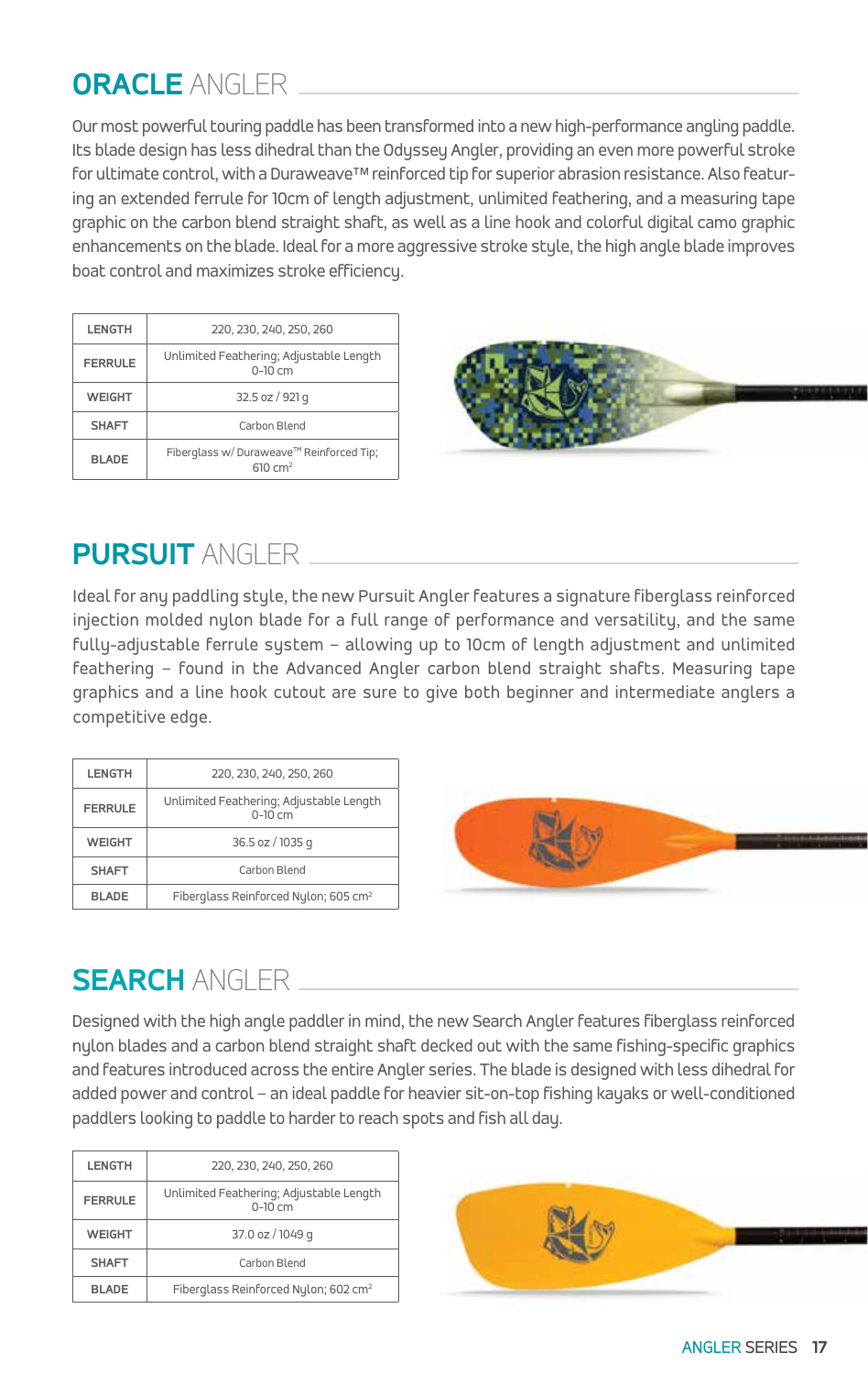# **ANGLER** PADDLE FEATURES

| <b>MODEL</b>           |                          | WEIGHT (0Z)                     |                                 | <b>SHAFT DIAMETER</b><br><b>AVAILABILITY</b> |                          | <b>UNIBODY</b><br><b>CONSTRUCTION</b> |
|------------------------|--------------------------|---------------------------------|---------------------------------|----------------------------------------------|--------------------------|---------------------------------------|
|                        | <b>ERGO SHAFT</b>        | <b>STRAIGHT</b><br><b>SHAFT</b> | <b>LENGTH</b><br><b>WEIGHED</b> | <b>STANDARD</b>                              | <b>SMALL</b>             |                                       |
| <b>ELITE SERIES</b>    |                          |                                 |                                 |                                              |                          |                                       |
| Fishstix               | 30.0                     | $\overline{\phantom{0}}$        | 220 cm                          | Yes                                          | $\overline{\phantom{a}}$ | Yes                                   |
| <b>ADVANCED SERIES</b> |                          |                                 |                                 |                                              |                          |                                       |
| Odyssey Angler         | $\overline{\phantom{0}}$ | 33.5                            | 220 cm                          | Yes                                          | $\overline{\phantom{a}}$ | $\overline{\phantom{a}}$              |
| Oracle Angler          | $\overline{\phantom{0}}$ | 32.5                            | 220 cm                          | Yes                                          | $\overline{\phantom{a}}$ | $\overline{\phantom{a}}$              |
| <b>SPORT SERIES</b>    |                          |                                 |                                 |                                              |                          |                                       |
| <b>Pursuit Angler</b>  | $\overline{\phantom{0}}$ | 36.5                            | 220 cm                          | Yes                                          | $\overline{\phantom{a}}$ | $\overline{\phantom{a}}$              |
| Search Angler          | $-$                      | 37.0                            | 220 cm                          | Yes                                          | $\sim$                   | $\overline{\phantom{a}}$              |

### **ANGLER** PADDLE COMPARISON



#### **ELITE SERIES ADVANCED SERIES**

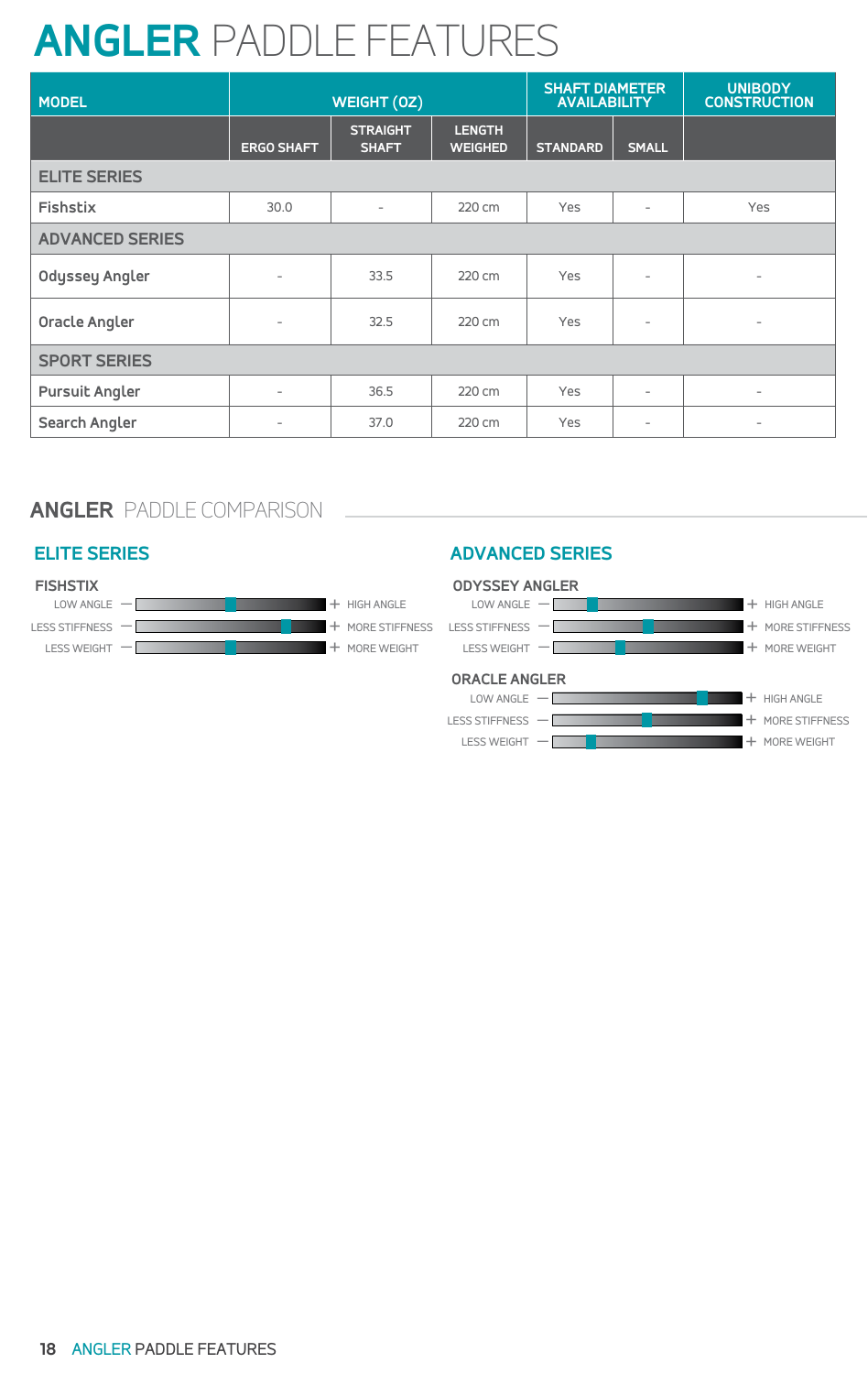| <b>SHAFT</b><br><b>MATERIAL</b>    |                          | <b>BLADE</b><br><b>MATERIAL</b>            | <b>FOAM</b><br><b>CORE BLADE</b> | <b>BLADE</b><br>SIZE |
|------------------------------------|--------------------------|--------------------------------------------|----------------------------------|----------------------|
| <b>ERGO SHAFT</b>                  | <b>STRAIGHT SHAFT</b>    |                                            |                                  |                      |
|                                    |                          |                                            |                                  |                      |
| Carbon, Aramid, & Fiberglass Braid | $\overline{\phantom{0}}$ | Fiberglass                                 | Yes                              | 640 cm <sup>2</sup>  |
|                                    |                          |                                            |                                  |                      |
| $\sim$                             | Carbon Blend             | Fiberglass w/ Duraweave™<br>Reinforced Tip | $\overline{\phantom{a}}$         | 640 cm <sup>2</sup>  |
| $-$                                | Carbon Blend             | Fiberglass w/ Duraweave™<br>Reinforced Tip | $\overline{\phantom{0}}$         | 610 cm <sup>2</sup>  |
|                                    |                          |                                            |                                  |                      |
| $\overline{\phantom{0}}$           | Carbon Blend             | Fiberglass Reinforced Nylon                | $-$                              | 605 cm <sup>2</sup>  |
| $\sim$                             | Carbon Blend             | Fiberglass Reinforced Nylon                | $-$                              | 602 cm <sup>2</sup>  |



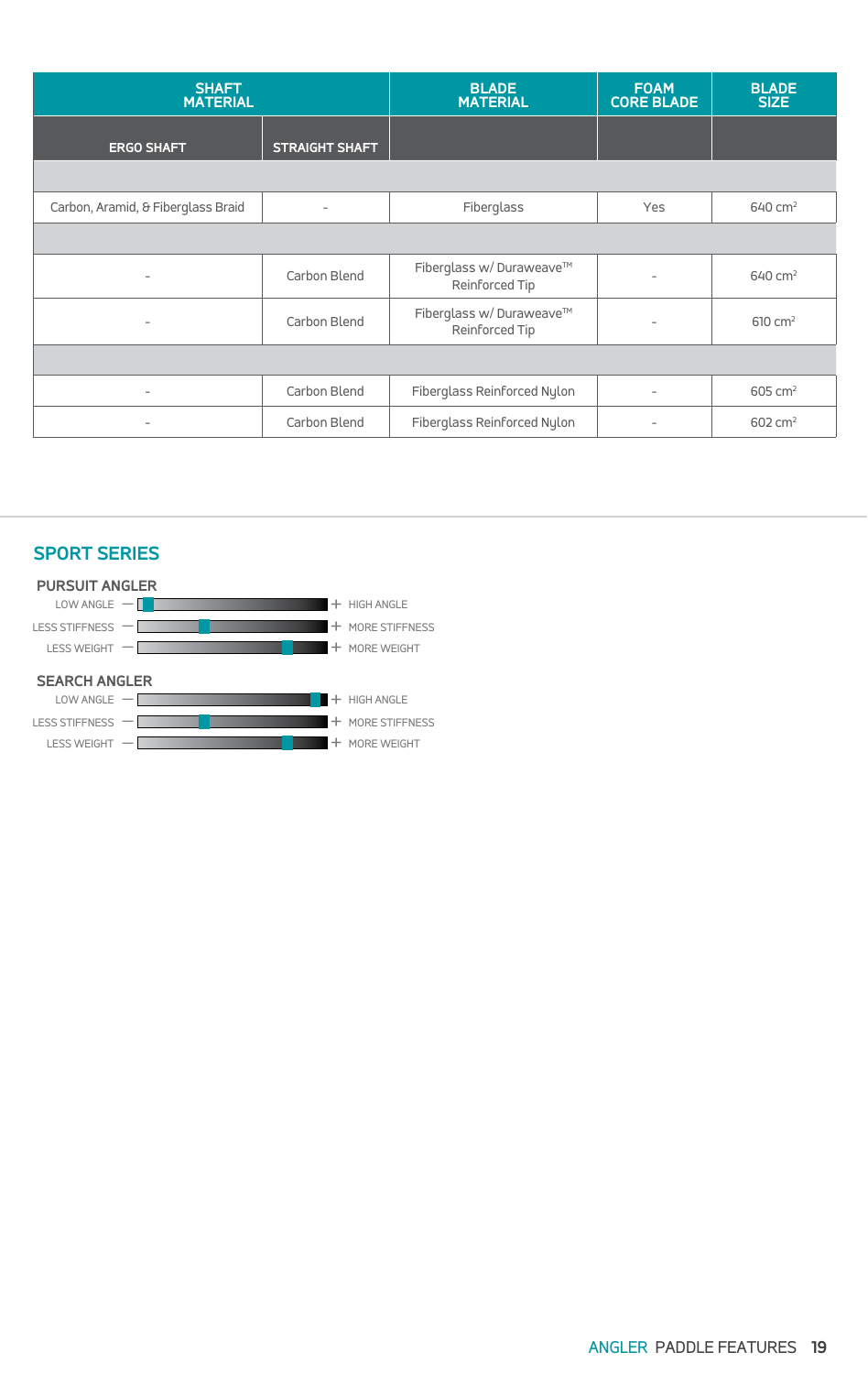# **NAVIGATING** THE PRODUCT FEATURES

### **FULL CONTROL GRIP (FCG)**

The foundation of Adventure Technology is our patented Full Control Grip (FCG). Designed with sports physiologists, the unique AT bent shaft design bends the shaft on two planes in order to properly align the bones in your forearms and wrists. It also has a more ergonomic grip area.

#### **IMPROVED PERFORMANCE**

**ALIGNMENT** – Ensures the bones in your forearms bear the load of each stroke, not the easilytweaked ligaments taxed by conventional designs.

**INDEXING** – The uniquely shaped grip area allows for a more natural hand position. If the shaft does not fit your grip then there is extra fatigue on your joints and ligaments with every stroke. The bottom of the grip area is flat which matches the flat part of the fingers that wrap around and catch this part of the paddle.

LESS SLIP - Indexing along with the shaft's natural bend orients the paddle in your hand even during extreme bracing or rolling situations. Experience the confidence of always knowing correct hand placement especially when it matters most.

**NATURAL GRIP** – FCG allows you to quickly find or recover hand placement on your paddle, and continue to grip it comfortably all day without wrist and forearm fatigue, and allows the user full control of blade position.

#### **REDUCED WEAR & TEAR ON BODY**

- **• LESS INJURIES** Your wrist is completely neutral as you pull through the most powerful phase of the stroke, allowing stronger forearm bones to bear the load.
- **• LESS FATIGUE** Ergonomics means more efficiency with each stroke and less grip pressure so you can paddle in comfort all day long.

#### **UNIBODY CONSTRUCTION**

Select AT paddles feature a full one-piece construction—the shaft construction is woven directly from the shaft to the tip of the blade—for improved performance, strength and durability.

**CONSISTENT FLEX** – One-piece construction distributes flex evenly throughout the whole paddle for a smooth stroke and natural feel.

**LOWER SWING WEIGHT** – Elimination of materials and glues required by two-piece construction reduces weight and increases performance.





**Unibody Construction Traditional Construction**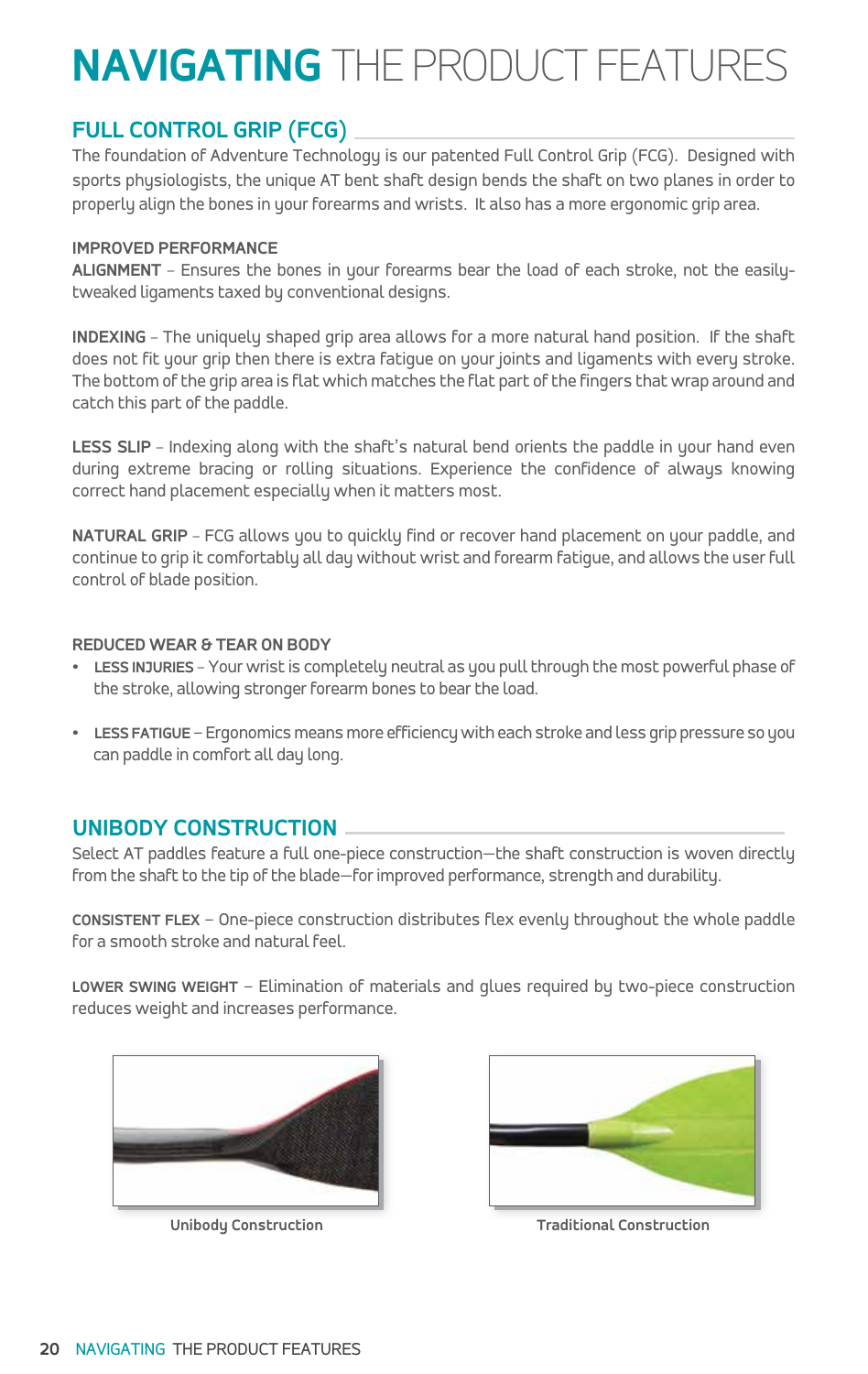#### **DYNELL BLADE EDGE**

**EXTENDED BLADE LIFE** – Another AT first, Dynell edging prevents your paddle blade from wearing down.

RETAINS BLADE POWER - Use your paddle for years and not worry about losing power per stroke over time.



#### **FOAM CORE BLADE**

**MORE CONTROL (WHITEWATER)** – Blade rises to the surface. Loosen your grip – you'll know which way is up when you're rolling. Great feature for playboating or running big water.

**MORE CONTROL (TOURING)** – Blade is thicker and more forgiving, making it easier to move through the water. Buoyancy also makes bracing easier.

**EFFICIENT & SMOOTH STROKE** – Delivers an extremely smooth stroke in the water with less flutter and more energy in your stroke because it rises to the surface naturally.

**LESS WEIGHT** – Foam core blades are lighter than traditional blades and feel even lighter in the water.

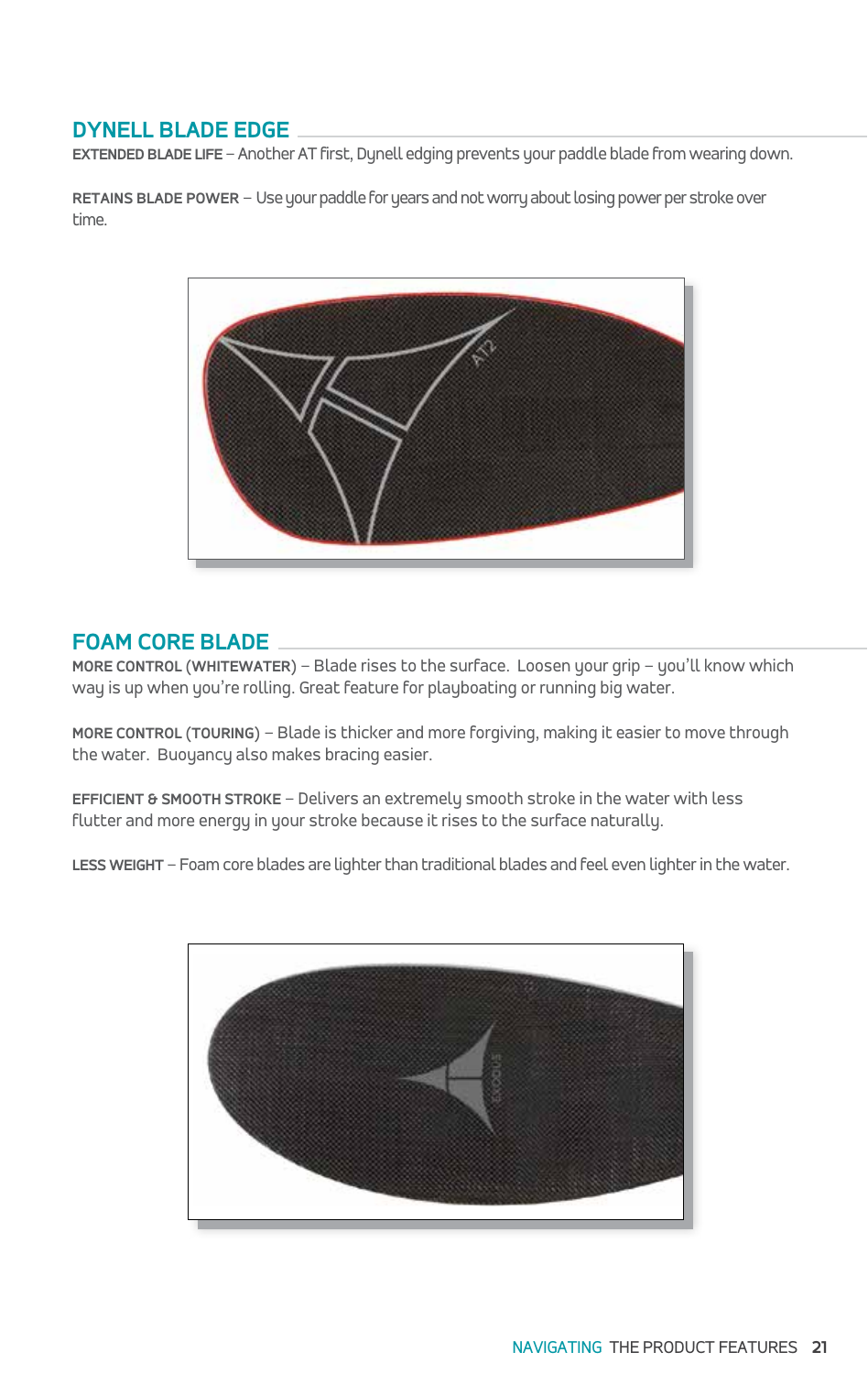# **ADJUSTABLE** FERRULE SYSTEM

- **QUICK & EASY** Simply open the lever, adjust the shaft for custom fit, and close the lever. Enjoy unlimited feathering and up to 5cm of increased length.
- **LOW WEIGHT** Ferrule system is compact and efficient to reduce overall weight.
- **TECHNOLOGY –**Engineered for a precise fit and smooth operation. Specifically designed components for maximum compression and long-lasting durability. Made with heavy-duty fiberglass reinforced nylon and stainless steel hardware.
- **ADJUSTABLE** Easy to remove lever makes tweaking tension a cinch.
- **HASSLE FREE MAINTENANCE** Just pull apart, rinse with freshwater, and start planning your next trip on the water.

Go to **ATpaddles.com** for more information on the Adjustable Ferrule System and instructions for adjusting tension.

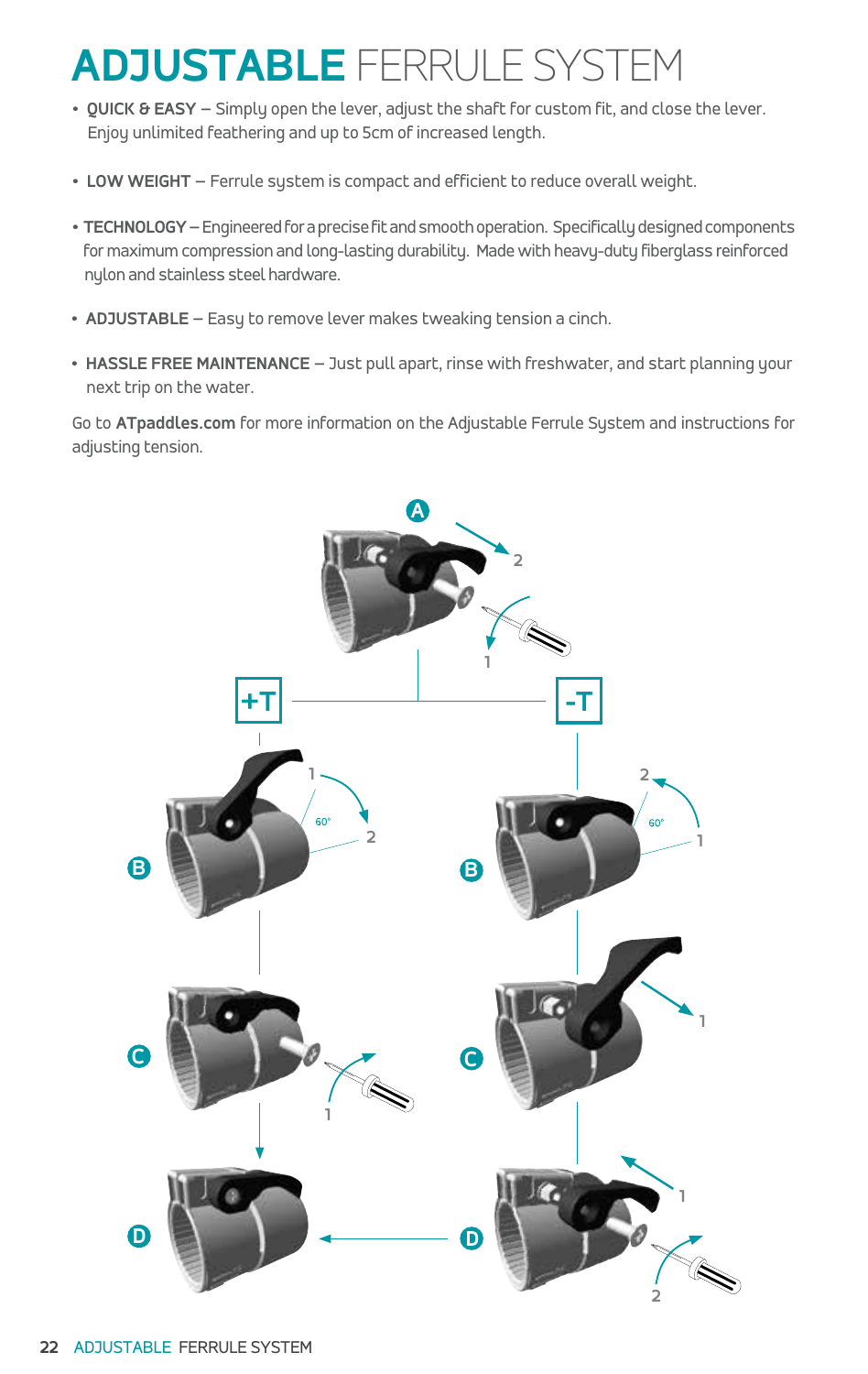# **AT** SIZING CHART

#### **PADDLE LENGTH**

Select AT paddles are molded with the blade and shaft as a unit. This gives our paddles their light swing weight and uniform flex. Because of this, and the importance of having the ergonomic grips in the correct place, sizing for your AT needs some extra attention. Use these standards to help. Add or subtract if your normal grip is wider or narrower. Generally, shorter people will want shorter paddles. Use the chart as a guideline unless you are familiar with the product and know exactly what you want.

### **WHITEWATER** PROPER PADDLE LENGTH

| <b>RIVER RUNNING BOATERS</b> |                   |     |  |  |  |
|------------------------------|-------------------|-----|--|--|--|
|                              | UNDER 4'8"        | 188 |  |  |  |
|                              | $4'8" - 5'2"$     | 191 |  |  |  |
| <b>HEIGHT</b>                | $5'2'' - 5'8''$   | 194 |  |  |  |
|                              | $5' 8" - 6' 1"$   | 197 |  |  |  |
|                              | OVER <sub>6</sub> | 200 |  |  |  |

| <b>PLAY BOATERS</b> |                   |     |  |  |  |  |  |  |
|---------------------|-------------------|-----|--|--|--|--|--|--|
|                     | <b>UNDER 4'8"</b> | 185 |  |  |  |  |  |  |
|                     | $4' 8" - 5' 2"$   | 188 |  |  |  |  |  |  |
| <b>HEIGHT</b>       | $5'2'' - 5'8''$   | 191 |  |  |  |  |  |  |
|                     | $5' 8'' - 6' 1''$ | 194 |  |  |  |  |  |  |
|                     | OVER <sub>6</sub> | 197 |  |  |  |  |  |  |

|               | <b>KIDS</b>     |     |
|---------------|-----------------|-----|
| <b>HEIGHT</b> | UNDER 4'1"      | 170 |
|               | $4'1'' - 4'1''$ | 175 |
|               | $4'1'' - 4'7''$ | 180 |
|               | $4'7'' - 5'$    | 185 |

### **TOURING** PROPER PADDLE LENGTH

| LOW ANGLE PADDLERS |                   | <b>BOAT WIDTH</b> |             |                 |  |  |  |
|--------------------|-------------------|-------------------|-------------|-----------------|--|--|--|
|                    |                   | <b>UNDER 23"</b>  | $23" - 28"$ | <b>OVER 28"</b> |  |  |  |
| <b>HEIGHT</b>      | <b>UNDER 5'</b>   | 210               | 220         | 230             |  |  |  |
|                    | $5' - 5' 6''$     | 210               | 220         | 230             |  |  |  |
|                    | $5'6'' - 6'$      | 220               | 220         | 230             |  |  |  |
|                    | OVER <sub>6</sub> | 220               | 230         | 240             |  |  |  |

| <b>HIGH ANGLE PADDLERS</b> |                   | <b>BOAT WIDTH</b> |                 |  | <b>KIDS</b>   |                   |     |
|----------------------------|-------------------|-------------------|-----------------|--|---------------|-------------------|-----|
|                            |                   | UNDER 26"         | <b>OVER 26"</b> |  |               | UNDER 4'4"        |     |
| <b>HEIGHT</b>              | UNDER 5'4"        | 205               | 210             |  |               |                   | 185 |
|                            | $5' 4'' - 6'$     | 210               | 215             |  | <b>HEIGHT</b> | $4' 4'' - 4' 7''$ | 195 |
|                            | OVER <sub>6</sub> | 215               | 220             |  |               | $4'7'' - 5'$      | 205 |

### **ANGLER** PROPER PADDLE LENGTH

| <b>STANDARD SOT</b> |                   |     |  |               | <b>RAISED SEAT SOT</b> |     |
|---------------------|-------------------|-----|--|---------------|------------------------|-----|
|                     | $5' - 5' 6''$     | 220 |  |               | $5' - 5' 6''$          | 230 |
| <b>HEIGHT</b>       | $5'6'' - 6'$      | 230 |  | <b>HEIGHT</b> | $5'6'' - 6'$           | 240 |
|                     | OVER <sub>6</sub> | 240 |  |               | OVER <sub>6</sub>      | 250 |

# **CARE** FOR YOUR PADDLE

AT paddles are built for years of use with little maintenance. It is recommended to complete a visual inspection after each trip. For two-piece paddles, occasionally check the ferrule system. Sand or grit can be easily cleaned by rinsing off with fresh water. Any sharp or rough spots on the edges of the paddle blades can be smoothed with fine sandpaper. Do not sand the shaft! If a gouge in a blade penetrates the fibers you can paint a little epoxy over the wound. If you are not comfortable with any paddle repair, contact us. Repairs due to abuse, negligence or normal wear may be repaired for a reasonable charge.

# **IN RATHER BE PADDLING**

Our commitment to quality products made from durable materials is evident in every Adventure Technology paddle. That's why we offer one of the industry's strongest warranties for our products. \*

If your product fails within 1 year of original purchase date due to a manufacturer defect, you can quickly receive a replacement by returning the product to the store that you bought it from or by contacting us directly. Products damaged as a result of normal wear and tear or abuse will not be covered, however may be eligible for a quick repair at a reasonable cost. \*LIMITED LIFETIME WARRANTY OFFERED ON AT2 SUPERDUTY SHAFT